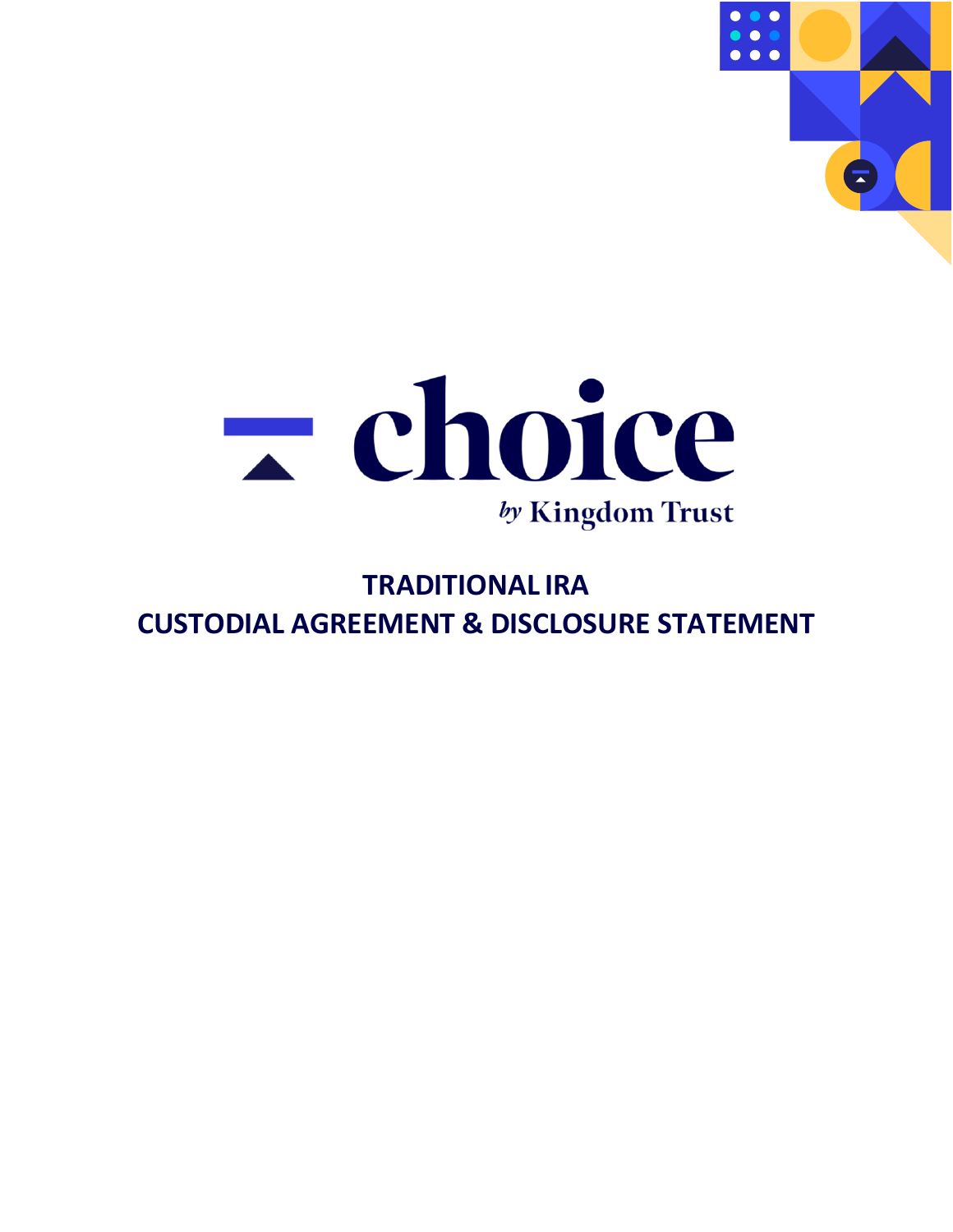Department of the Treasury Internal Revenue Service TKTC Revised 05/18/2021

# **Form 5305-A Traditional Individual Retirement Custodial Account** (Rev. April 2017) **(Under Section 408A of the Internal Revenue Code)**

The Applicant/Depositor named on the first page of this Application and Custodial Agreement is establishing a Traditional Individual Retirement Account (hereinafter "IRA") under Section 408 of the Internal Revenue Code (26 USC 408) to provide for his or her retirement and for the support of his or her beneficiaries after the applicant's death.

By executing the Application, the Applicant/Depositor acknowledges that he orshe has named The Kingdom Trust Company (hereinafter "Kingdom" or "custodian") as the custodian for his or her IRA and has received from Kingdom, the following Custodial Agreement and Disclosure Statement required by Treasury Regulation 1.408-6 and that he or she has read and understood the same.

Applicant/Depositor and the custodian do hereby agree as follows:

#### **ARTICLE I**

1.01 Except in the case of a rollover contribution described in section  $402(c)$ ,  $403(a)(4)$ ,  $403(b)(8)$ ,  $408(d)(3)$ , or  $457(e)(16)$ , an employer contribution to a simplified employee pension plan as described in section 408(k), or a recharacterized contribution described in section 408A(d)(6), the custodian will accept only cash contributions up to \$6,000 per year for 2019 through 2021. For individuals who have reached the age of 50 by the end of the year, the contribution limit is \$7,000 per year for 2019 through 2021. Future contribution limits will be increased to reflect a cost-of-living adjustment, if any.

### **ARTICLE II**

2.01 The depositor's interest in the balance in the custodial account is non-forfeitable.

### **ARTICLE III**

3.1 No part of the custodial account funds may be invested in life insurance contracts, nor may the assets of the custodial account be commingled with other property except in a common trust fund or common investment fund (within the meaning of section 408(a)(5)).

3.2 No part of the custodial account funds may be invested in collectibles (within the meaning of section 408(m)) except as otherwise permitted by section 408 (m)(3), which provides an exception for certain gold, silver and platinum coins, coins issued under the laws of any state, and certain bullion.

#### **ARTICLE IV**

4.1 Notwithstanding any provision of this agreement to the contrary, the distribution of the depositor's interest in the custodial account shall be made in accordance with the following requirements and shall otherwise comply with section  $408(a)(6)$  and the regulations there under, the provisions of which are herein incorporated by reference.

4.2 The depositor's entire interest in the custodial account must be, or begin to be, distributed not later than the depositor's required beginning date, April 1following the calendar year in which the depositor reaches age 70 ½ or 72 (see 4.4 below)*.* By that date, the depositor may elect, in a manner acceptable to the custodian, to have the balance in the custodial account distributed in:

(a) A single sum; or

(b) Payments over a period not longer than the life of the depositor or the joint lives of the depositor and his or her designated beneficiary.

4.3 If the depositor dies before his or her entire interest is distributed to him or her, the remaining interest will be distributed as follows:

(a) If the depositor dies on or after the required beginning date and: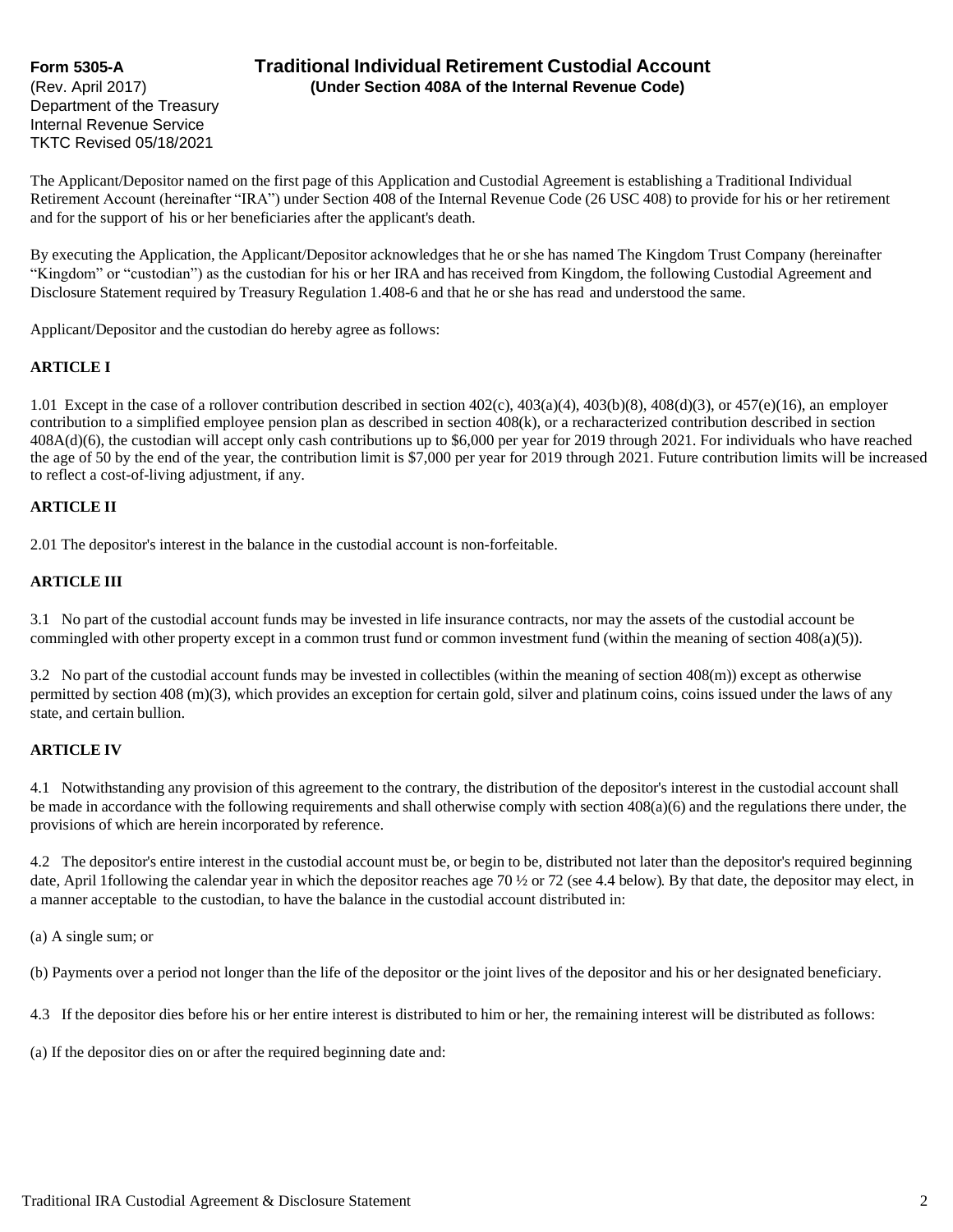- (i) the designated beneficiary is the depositor's surviving spouse, the remaining interest will be distributed over the surviving spouse's life expectancy, as determined each year until such spouse's death, or over the period in paragraph 4.03(a)(iii) below, if longer. Any interest remaining after the spouse's death will be distributed over such spouse's remaining life expectancy as determined in the year of the spouse's death and reduced by 1 for each subsequent year, or, if distributions are being made over the period in paragraph 4.03(a)(iii) below, over such period.
- (ii) the designated beneficiary is not the depositor's surviving spouse, the remaining interest will be distributed over the beneficiary's remaining life expectancy as determined in the year following the death of the depositor and reduced by 1 for each subsequent year, or over the period in paragraph  $4.03(a)(iii)$  below if longer.
- (iii) there is no designated beneficiary, the remaining interest will be distributed over the remaining life expectancy of the depositor as determined in the year of the depositor's death and reduced by 1 for each subsequent year.

(b) If the depositor dies before the required beginning date, the remaining interest will be distributed in accordance with (i) below or, if elected or there is no designated beneficiary, in accordance with (ii) below:

- (i) The remaining interest will be distributed in accordance with paragraphs 4.03 (a)(i) and 4.03 (a)(ii) above (but not over the period in paragraph 4.03(a)(iii), even if longer), starting by the end of the calendar year following the year of the depositor's death. If, however, the designated beneficiary is the depositor's surviving spouse, then this distribution is not required to begin before the end of the calendar year in which the depositor would have reached age 70  $\frac{1}{2}$  or 72 (see 4.4 below). But, in such case, if the depositor's surviving spouse dies before distributions are required to begin, then the remaining interest will be distributed in accordance with paragraph 4.03(a)(ii) above (but not over the period in paragraph 4.03(a)(iii), even if longer), over such spouse's designated beneficiary's life expectancy, or in accordance with 4.03(b)(ii) below if there is no such designated beneficiary.
- (ii) The remaining interest will be distributed by the end of the calendar year containing the fifth anniversary of the depositor's death.

4.4 If the depositor dies before his or her entire interest has been distributed and if the designated beneficiary is other than the depositor's surviving spouse, no additional contributions may be accepted in the account.

**If the Applicant/Plan Participant has reached age 70 1/2 prior to December 31, 2019 and has not chosen any of the distribution methods under Article IV of this custodial agreement by the April 1st following the calendar year in which the Applicant/Plan Participant reaches age 70 1/2 , distribution shall be determined based upon the distribution period in the uniform lifetime distribution period table in Treasury Regulation Section 1.401 (a)(9)-9. If the Applicant/Plan Participant has reached age 72 after December 31, 2019 and has not chosen any of the distribution methods under Article IV of this custodial agreement by the April 1st following the calendar year in which the Applicant/Plan Participant reaches age 72, distribution shall be determined based upon the distribution period in the uniform lifetime distribution period table in Treasury Regulation Section 1.401 (a)(9)-9. However, in either event, no payment will be made until the Applicant/Plan Participant provides the Custodian with a proper distribution request in form and substance acceptable to the Custodian. Custodian reserves the right to require a minimum balance in the account in order to make periodic payments from the account. Upon receipt of such distribution request, the Applicant/Plan Participant may switch to a joint life expectancy in determining the required minimum distribution if the Applicant/Plan Participant's spouse was the sole beneficiary as of the January 1st of the distribution calendar year and such spouse is more than 10 years younger than the Applicant/Plan Participant.**

4.5 The owner of two or more Traditional IRAs may satisfy the minimum distribution requirements described above by taking from one Traditional IRA the amount required to satisfy the requirement for another in accordance with the regulations under section 408(a)(6).

### **ARTICLE V**

5.1 The depositor agrees to provide the custodian with all information necessary to prepare any reports required by section 408(i) and Regulation sections 1.408-5 and 1.408-6.

5.2 The custodian agrees to submit to the Internal Revenue Service (IRS) and depositor the reports prescribed by the IRS.

#### **ARTICLE VI**

6.01 Notwithstanding any other articles which may be added or incorporated, the provisions of Articles I through III and this sentence will be controlling. Any additional articles inconsistent with section 408(a) and the related regulations will be invalid.

#### **ARTICLE VII**

7.01 This agreement will be amended as necessary to comply with the provisions of the Code and the related regulations. Other amendments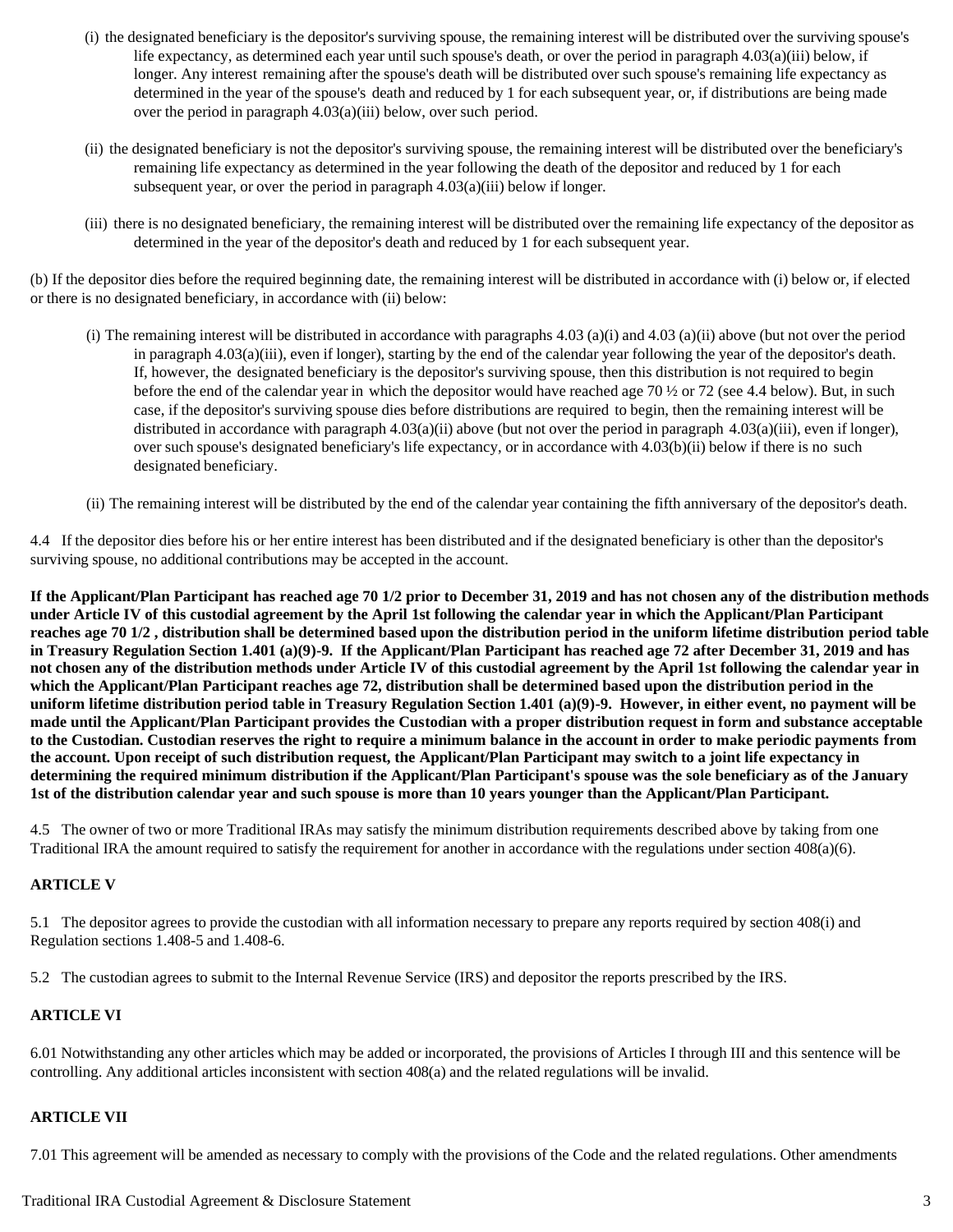may be made with the consent of the persons whose signatures appear on the adoption agreement.

# **ARTICLE VIII**

**8.1 Applicable Law**: This custodial agreement is subject to all applicable Federal Statutes and Regulations and shall be governed by and construed under all applicable Statutes and regulations of the state of South Dakota.

If any provision of this custodial agreement is determined to be invalid or illegal, those provisions shall be stricken, and the remaining provisions shall remain fully enforceable. A failure to enforce any of the provisions of this agreement by either you or custodian shall not be construed as a waiver of such provisions or of any right to enforce such provisions thereafter.

Any suit filed against custodian arising out of or in connection with this custodial agreement shall only be instituted in the Federal District Court for the District of South Dakota, Southern Division in Sioux Falls, South Dakota or, lacking Federal Jurisdiction, in the county courts of Minnehaha County, South Dakota in Sioux Falls, South Dakota where custodian maintains its principal place of business and you agree to submit to such jurisdiction both in connection with any such suit you may file and in any such suit custodian may file against you.

**8.2 Annual Accounting**: The custodian shall, at least annually, provide the depositor or beneficiary (in the case of depositor's death) with an accounting of such depositor's account. Such accounting shall be deemed to be accepted by the depositor or the beneficiary, if the depositor or beneficiary does not object in writing within 60 days after the mailing of such accounting statement. This annual accounting may be delivered electronically.

**8.3 Amendment**: The depositor irrevocably delegates to the custodian the right and power to amend this custodial agreement. Except as hereafter provided, the custodian will give the depositor 30 days prior, written notice of any amendment. In case of a retroactive amendment required by a change in the law, the custodian will provide written notice to the depositor of the amendment within 30 days after the amendment is made, or if later, by the time that notice of the amendment is required to be given under regulations or other guidance provided by the IRS. The depositor shall be deemed to have consented to any such amendment unless the depositor notifies the custodian to the contrary within 30 days after notice to the depositor and requests in writing an immediate distribution or transfer of the balance in the account.

#### **8.4 Resignation and Removal of the Custodian**:

(a) The custodian may resign and appoint a successor to serve under this agreement or under another governing agreement selected by the successor by giving the depositor written notice at least 30 days prior to the effective date of such resignation and appointment, which notice shall also include or be provided under separate cover a copy of such other governing instrument, if applicable, and the related disclosure statement. The depositor shall then have 30 days from the date of such notice to either request a distribution of the entire account balance or designate a different successor and notify the custodian of such designation. If the depositor does not request distribution of the account balance or notify the custodian of the designation of a different successor within such 30 day period, the depositor shall be deemed to have consented to the appointment of the successor and the terms of any new governing instrument, and neither the depositor nor the successor shall be required to execute any written document to complete the transfer of the account to the successor. The successor may rely on any information, including beneficiary designations, previously provided by the depositor to the custodian.

(b) The Depositor may at any time remove the Custodian and replace the Custodian with a successor trustee or custodian of the Depositor's choice by giving 30-days prior written notice to the Custodian of such removal and replacement. The Custodian shall then deliver the assets of the account as directed by the Depositor. However, the Custodian may retain a portion of the assets of the IRA as a reserve for payment of any anticipated remaining fees and expenses, and shall pay over any remainder of this reserve to the successor trustee or custodian upon satisfaction of such fees and expenses.

(c) The Custodian may resign and demand that the Depositor appoint a successor Trustee or Custodian of this IRA by giving the Depositor written notice at least 30 days prior to the effective date of such resignation. The Depositor shall then have 30 days from the date of such notice to designate a successor Trustee or Custodian, notify the Custodian of the name and address of the successor Trustee or Custodian, and provide the Custodian with appropriate evidence that such successor has accepted the appointment and is qualified to serve as Trustee or Custodian of an Individual Retirement Account under the Internal Revenue Code.

- (i) If the Depositor designates a successor trustee or custodian and provides the Custodian evidence of the successor's acceptance of appointment and qualification within such 30-day period, the Custodian shall then deliver all of the assets held by the Custodian in the account (whether in cash or personal or real property, wherever located, and regardless of value) to the successor Trustee or Custodian, subject to 8(b) above.
- (ii) If the Depositor does not notify the Custodian of the appointment of a successor trustee or custodian within such 30 day period, then the Custodian may distribute all of the assets held by the Custodian in the account (whether in cash or personal or real property, wherever located, and regardless of value) to the Depositor, outright and free of trust, and the Depositor shall be wholly responsible for the tax consequences of such distribution.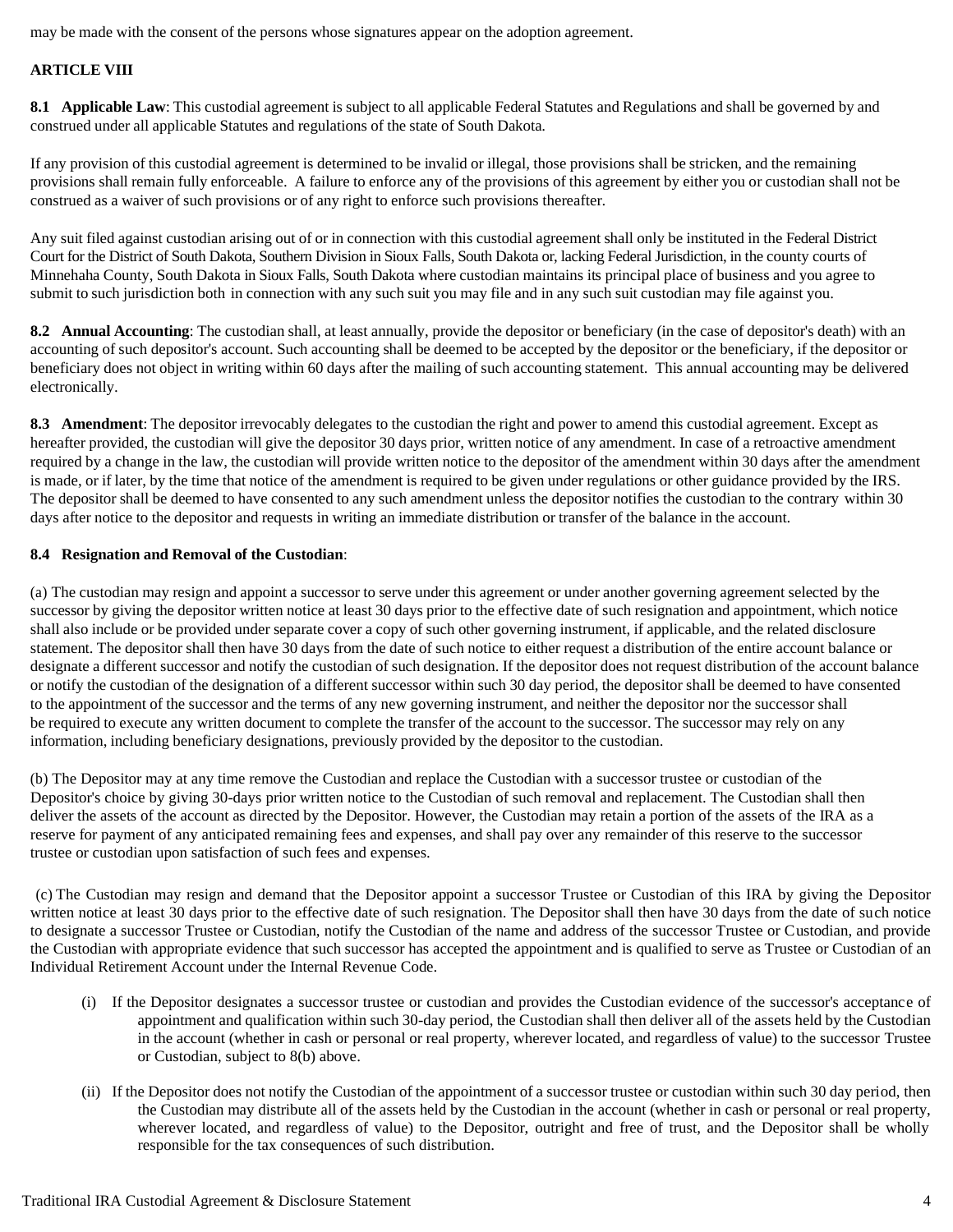(d) In any case listed above, the Custodian may expend any assets in the account to pay expenses of valuation and transfer (including reregistering the assets and preparation of deeds, assignments, and other instruments of transfer or conveyance) to the successor trustee or custodian or the Depositor, as the case may be. In addition, the Custodian may retain a portion of the assets as a reserve for payment of any anticipated remaining fees and expenses. Upon satisfaction of such fees and expenses, the Custodian shall pay over any remainder of the reserve to the successor Trustee or Custodian or to the Depositor, as the case may be.

# **8.5 Fees and Expenses:**

(a) The Depositor agrees to pay the any and all fees specified in the fee schedule published by Kingdom Trust as in effect and as modified from time to time for establishing and maintaining this IRA, including but not limited to any Custodian fees, and fees for distributions from, transfers to or from, and terminations of this IRA. Kingdom Trust may change the fee schedule at any time by giving the depositor 30 days prior written notice.

(b) The Depositor agrees to pay any expenses incurred by the Custodian in the performance of its duties in connection with the account. Such expenses include, but are not limited to, administrative expenses, such as legal and accounting fees, a valuation fee from a qualified independent third party appraiser, and any taxes of any kind whatsoever that may be levied or assessed with respect to such account.

(c) All such fees, taxes, and other administrative expenses charged to the account shall be collected either from the assets in the account or from any contributions to or distributions from such account if not paid by the depositor by the due date for same, but the depositor shall be responsible for any deficiency. To effectuate this clause 8.5, depositor does hereby authorize the Custodian to liquidate such assets as are required to satisfy any delinquency caused by depositor's failure to pay any fee by due date for the same.

(d) In the event that for any reason the Custodian is not certain as to who is entitled to receive all or part of the Custodial Funds, the Custodian reserves the right to withhold any payment from the Custodial account, to request a court ruling to determine the disposition of the Custodial account assets, and to charge the Custodial account for any expenses incurred in obtaining such legal determination.

**8.6 Withdrawal Requests**: All requests for withdrawal shall be in writing and in form and substance acceptable to Custodian. Such written notice must also contain the reason for the withdrawal and the method of distribution being requested. Custodian shall also have the right to reject any withdrawal request it may deem appropriate and to apply to a court of competent jurisdiction to make a determination with respect to the proper party eligible to receive a distribution from the account and to charge the custodial funds and/or the Depositor for any expenses incurred in obtaining such legal determination, including attorneys' fees.

**8.7 Required Minimum Distributions**: If the Depositor has reached age 70 1/2 prior to December 31, 2019 and has not chosen any of the distribution methods under Article IV of this custodial agreement by the April 1st following the calendar year in which the Depositor reaches age 70  $1/2$ , distribution shall be determined based upon the distribution period in the uniform lifetime distribution period table in Treasury Regulation Section 1.401 (a)(9)-9. If the Depositor has reached age 72 after December 31, 2019 and has not chosen any of the distribution methods under Article IV of this custodial agreement by the April 1st following the calendar year in which the Depositor reaches age 72 , distribution shall be determined based upon the distribution period in the uniform lifetime distribution period table in Treasury Regulation Section 1.401 (a)(9)-9. However, in either event, no payment will be made until the Depositor provides the Custodian with a proper distribution request in form and substance acceptable to the Custodian. Custodian reserves the right to require a minimum balance in the account in order to make periodic payments from the account. Upon receipt of such distribution request, the Depositor may switch to a joint life expectancy in determining the required minimum distribution if the Depositor's spouse was the sole beneficiary as of the January 1st of the distribution calendar year and such spouse is more than 10 years younger than the Depositor.

### **8.8 Death Benefit Default Provisions**:

(a) If the Depositor dies before his or her required beginning date and the beneficiary does not select a method of distribution described in Article IV, Section 4.03(b)(i) or (ii) by the December 31st following the year of the Depositor's death, then distributions will be made pursuant to the single life expectancy of the designated beneficiary determined in accordance with IRS regulations. However, no payment will be made until the beneficiary provides Custodian with a proper distribution request in form and substance acceptable to Custodian and other documentation that may be required by Custodian. A beneficiary may at any time request a complete distribution of his or her remaining interest in the custodial account. Custodian reserves the right to require a minimum balance in the account in order to make periodic payments from the account.

(b) If the Depositor dies on or after his or her required beginning date, distribution shall be made in accordance with Article IV, Section 4.03 (a). However, no payment will be made until the beneficiary provides custodian with a proper distribution request in form and substance acceptable to Custodian and other documentation that may be required by Custodian. A beneficiary may at any time request a complete distribution of his or her remaining interest in the custodial account. Custodian reserves the right to require a minimum balance in the account in order to make periodic payments from the account.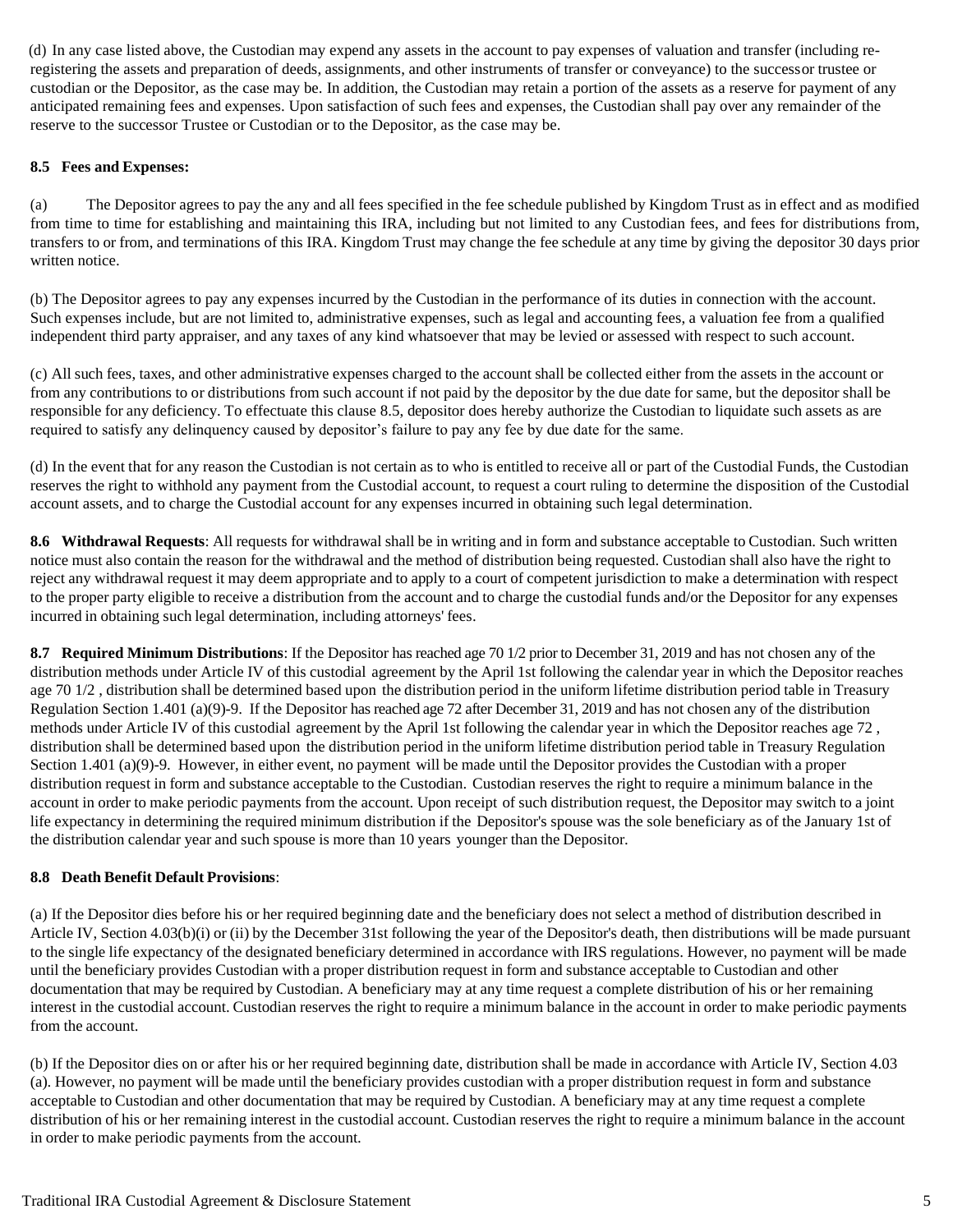**8.9 Transitional Rule for Determining Required Minimum Distributions for Calendar Year 2002:** Unless the Custodian provides otherwise, if a Depositor (or beneficiary) is subject to required minimum distributions for calendar year 2002, such individual may elect to apply the 1987 proposed regulations, the 2001 proposed regulations, or the 2002 final regulations in determining the amount of the 2002 required minimum. However, the Custodian, in its sole discretion, reserves the right to perform any required minimum distribution calculations through its data systems or otherwise based upon any of the three sets of regulations delineated in the previous sentence.

**8.10 Responsibilities**: Depositor agrees that all information and instructions given by the depositor is complete and accurate and thatthe custodian shall not be responsible for any incomplete or inaccurate information provided by the depositor, the depositor's beneficiary(ies) or the account designated representative (as described below and in the Traditional IRA adoption agreement). Depositor, on behalf of the depositor and the depositor's beneficiary(ies), agrees to be responsible for all tax consequences arising from contributions to and distributions from this custodial account (including but not limited to all interest, penalties and penalty taxes), and acknowledges that no tax advice has been or will be provided by the custodian.

### **8.11 Designation of Beneficiary:**

(a) Except as may be otherwise required by State law, in the event of the Depositor's death, the balance in the account shall be paid to the beneficiary or beneficiaries designated by the Depositor on a beneficiary designation form acceptable to and filed with Custodian. The Depositor may change the Depositor's beneficiary or beneficiaries at any time by filing a new beneficiary designation with Custodian. If no acceptable beneficiary designation is in effect, if none of the named beneficiaries survive the Depositor, or if Custodian cannot locate any of the named beneficiaries after reasonable search, any balance in the account will be payable to the Depositor's estate.

(b) In the event of the Depositor's death, any beneficiary may name a subsequent beneficiary or beneficiaries to receive the balance of the account to which such beneficiary is entitled upon the death of the original beneficiary by filing a subsequent beneficiary designation form acceptable to and filed with the Custodian. Payments to such subsequent beneficiary(ies) shall be distributed in accordance with the payment schedule applicable to the original beneficiary or more rapidly if the subsequent beneficiary requests. In no event may any subsequent beneficiary, be treated as a designated beneficiary of the Depositor. The preceding sentence shall not apply with respect to the subsequent beneficiary(ies), if any, designated by the original spouse beneficiary where the Depositor dies before his or her required beginning date and his/her spouse was named as beneficiary. In this case, the original spouse beneficiary is treated as the Depositor. If the balance of the account has not been completely distributed to the original beneficiary and such beneficiary has not named a subsequent beneficiary or no named subsequent beneficiary is living on the date of the original beneficiary's death, such balance shall be payable to the estate of the original beneficiary.

# **ARTICLE IX SELF-DIRECTED IRA PROVISIONS**

**9.1 Investment of Contributions**: In accordance with instructions given to the Custodian, the Custodian shall invest and reinvest all contributions to the account and earnings thereon as directed by the Depositor (or the direction of the beneficiary(ies) upon the Depositor's death) in investments that the Custodian, at Custodian's sole discretion, determines it can feasibly administer, which may include but are not limited to marketable securities traded on a recognized exchange or "over the counter" (excluding any securities issued by the custodian), options, mutual funds, common trust funds or other common investment funds that qualify under Section 408(b)(5) (including without limitation qualifying pooled custodial accounts and pooled custodial funds), certificates of deposit, real estate, real estate contracts, mortgages, leases, mortgage notes, debentures, individually negotiated debtinstruments, promissory notes, private equity investments in closely held businesses, tax liens and tax anticipation warrants, deeds of trust, and other public, private or alternative investments that the Custodian determines it can feasibly administer, in such amounts as are specifically selected and specified by the Depositor in orders to the Custodian in such form as may be acceptable to the Custodian, without any duty to diversify and without regard to whether such property is authorized by the laws of any jurisdiction as a trust investment or IRA investment or even if such investment will result in a prohibited transaction, unrelated business taxable income ("UBTI") or a reportable transaction. In addition, the account designated representative (as described below and in the Traditional IRA adoption agreement) may give the Custodian directions to have the Custodian buy, sell or reinvest public securities, digital assets and investments that are traded on a recognized exchange or "over the counter" (excluding any securities issued by the custodian). The account designated representative may not direct the Custodian with regard to any alternative or private investments. The Custodian shall be responsible only for the execution of such orders and for maintaining adequate records thereof. However, if any such orders are not received in a form acceptable to the Custodian as required, or, if received, are unclear or administratively unfeasible in the sole opinion of the Custodian, all or a portion of the account may be held in its current investments or remain un-invested without liability for loss of income or appreciation, and without liability for interest pending receipt of such orders or clarification as are acceptable to the Custodian in its sole discretion, or if a new contribution, the contribution may be returned. The Custodian may, but need not, establish programs under which cash deposits in excess of a minimum set by it will be periodically and automatically invested in interest-bearing investment funds. The Custodian shall have no duty other than to follow the written investment directions of the Depositor, which duty shall be subject to the other terms and conditions of this agreement. The Custodian shall be under no duty to question said instructions and shall not be liable for any investment losses or adverse tax consequences of any kind whatsoever sustained by the Depositor. In addition, the Custodian reserves the right to not follow a direction or process any investment for administrative or cost related reasons. Execution of Depositor's instructions or refusal to execute same does not constitute investment advice or an opinion by the Custodian as to the investment's prudence or viability. Depositor agrees that the Custodian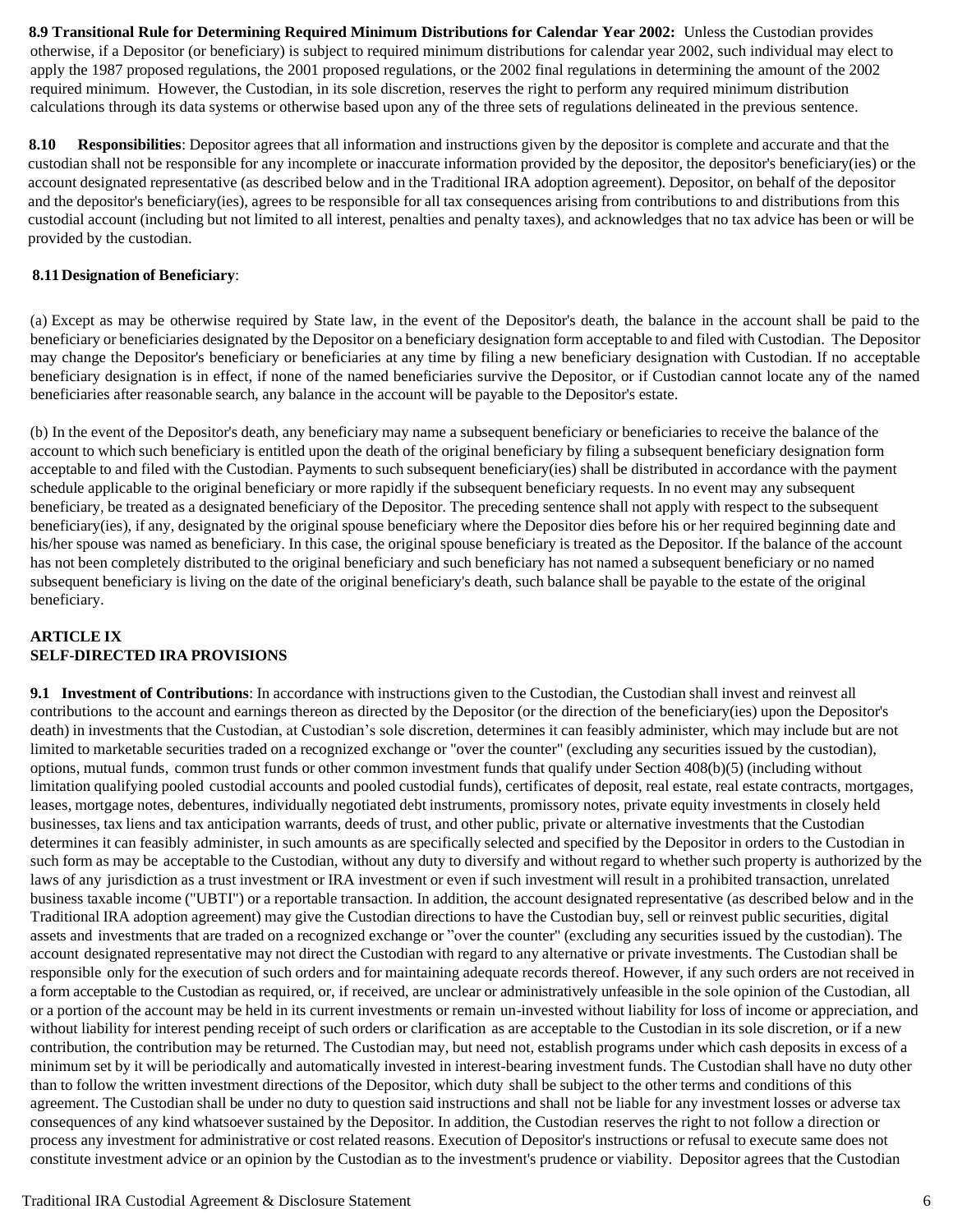shall have no discretionary power, authority or control with respect to the management, investment or disposition of the Depositor's assets or any discretionary authority with regard to the management of the Depositor's account. Depositor agrees and acknowledges that Custodian is not a fiduciary with respect to the depositor, the Depositor's account or any investment.

**9.2 Registration**: All assets of the account shall be registered in the name of the Custodian or of a suitable nominee. The same nominee may be used with respect to assets of other investors or other custodians, whether or not held under agreements similar to this one or in any capacity whatsoever. However, each Depositor's account shall be separate and distinct; a separate account therefore shall be maintained by the Custodian, and evidence of the assets thereofshall be held by the Custodian in individual or bulk segregation either in the Custodian's vaults, whether owned or leased by Custodian or, in the case of marketable securities, in depositories approved by the Securities and Exchange Commission under the Securities Exchange Act of 1934.

**9.3 Account Designated Representative/Investment Advisor**: The Depositor may appoint an account designated representative who may, but is not required to be, an investment advisor qualified underSection 3(38) of the Employee Retirement Income Security Act of 1974, to direct the investment of his/her IRA. The Depositor shall notify the Custodian in writing of any such appointment. If the account designated representative is an investment advisor, then the Depositor shall provide the Custodian a copy of the instruments appointing the investment advisor and evidencing the investment advisor's acceptance ofsuch appointment, an acknowledgment by the investment advisor that the investment advisor is a fiduciary of the account, and a certificate evidencing the investment advisor's current registration under the Investment Advisor's Act of 1940. The Custodian shall comply with any investment directions furnished to the Custodian by the account designated representative, but only with regard to public securities, digital assets and investments that are traded on a recognized exchange or "over the counter" (excluding any securities issued by the Custodian), and will do so until the Custodian receives written notification from the Depositor that the account designated representative's appointment has been terminated. The Custodian shall have no duty other than to follow the written investment directions of such account designated representative subject to the provisions of this Agreement, shall be under no duty to question said instructions, and shall not be liable for any investment losses or adverse tax consequences sustained by the Depositor.

**9.4 No Investment Advice**: Custodian shall have no responsibility for rendering advice with respect to the investment and reinvestment of Depositor's account and shall not be liable for any loss which result from Depositor's exercise of control over his/her account. Depositor shall have and exercise exclusive responsibility for control over all the investment decisions concerning the assets of his/her account, and the Custodian shall have no duty to question his/her investment directives. Custodian reserves the right, in its sole discretion, to deny any investment direction that it cannot feasibly administer, which is violative of Custodian's policy or which might result in a violation of Federal, State or Local laws. Depositor hereby agrees that the exercise of such right shall not be construed as Custodian providing investment or legal advice.

**9.5 Prohibited Transactions**: Notwithstanding anything contained herein to the contrary, the Depositor shall not direct the Custodian to engage in or make any investment that Depositor knows or should know involves or facilitates any criminal activity, nor shall the Depositor direct the Custodian to lend any part of the corpus or income of the account to; pay any compensation for personal services rendered to the account to; make any part of its services available on a preferential basis to; acquire for the account any property, other than cash, from; or sell any property to the Depositor, any member of Depositor's family, or any entity controlled by Depositor through the ownership, directly or indirectly, of 50 percent or more of the total combined voting power of all classes of ownership entitled to vote, or of 50 percent or more of the total value of all ownership interests of such entity. Generally, if a Depositor engages in or directs the engagement in a prohibited transaction as described in Section 4975 of the Code, the Depositor's account ceases to be an IRA as of the first day of the year in which the prohibited transaction takes place, and the account is treated as ha ving distributed all its assets to the depositor or beneficiary at their fair market values on the first day of that year which may result in taxes and penalties. Depositor hereby agrees to be solely responsible for determining and avoiding prohibited transactions and reportable events and will indemnify and hold Custodian harmless should Depositor engage in a prohibited transaction or other transaction described in this paragraph.

**9.6 Unrelated Business Taxable Income ("UBTI")**: Investments may generate taxable income within the IRA account, referred to as Unrelated Business Taxable Income (UBTI). Such income must be considered in conjunction with all such income from all IRA accounts and may be taxable to the IRA account to the extent that all UBTI for a given taxable year exceeds the threshold amount set by the IRS. If the Depositor directs investment of the account in any investment which results in unrelated business taxable income, it shall be the responsibility of the Depositor to so advise the Custodian and to provide the Custodian with all forms necessary to file any required returns or reports for the account. All forms, returns and reports must be completed by the Depositor and delivered in a timely manner to Custodian for signature and filing. In such instances, the IRS requires that a Form 990-T be filed for the IRA account along with the appropriate amount of tax.

The Depositor, by signing this agreement, understands the Custodian:

- 1. does not make any determination of UBTI;
- 2. does not monitor whether the account has UBTI; and
- 3. does not prepare Form 990-T or other necessary forms, returns or reports.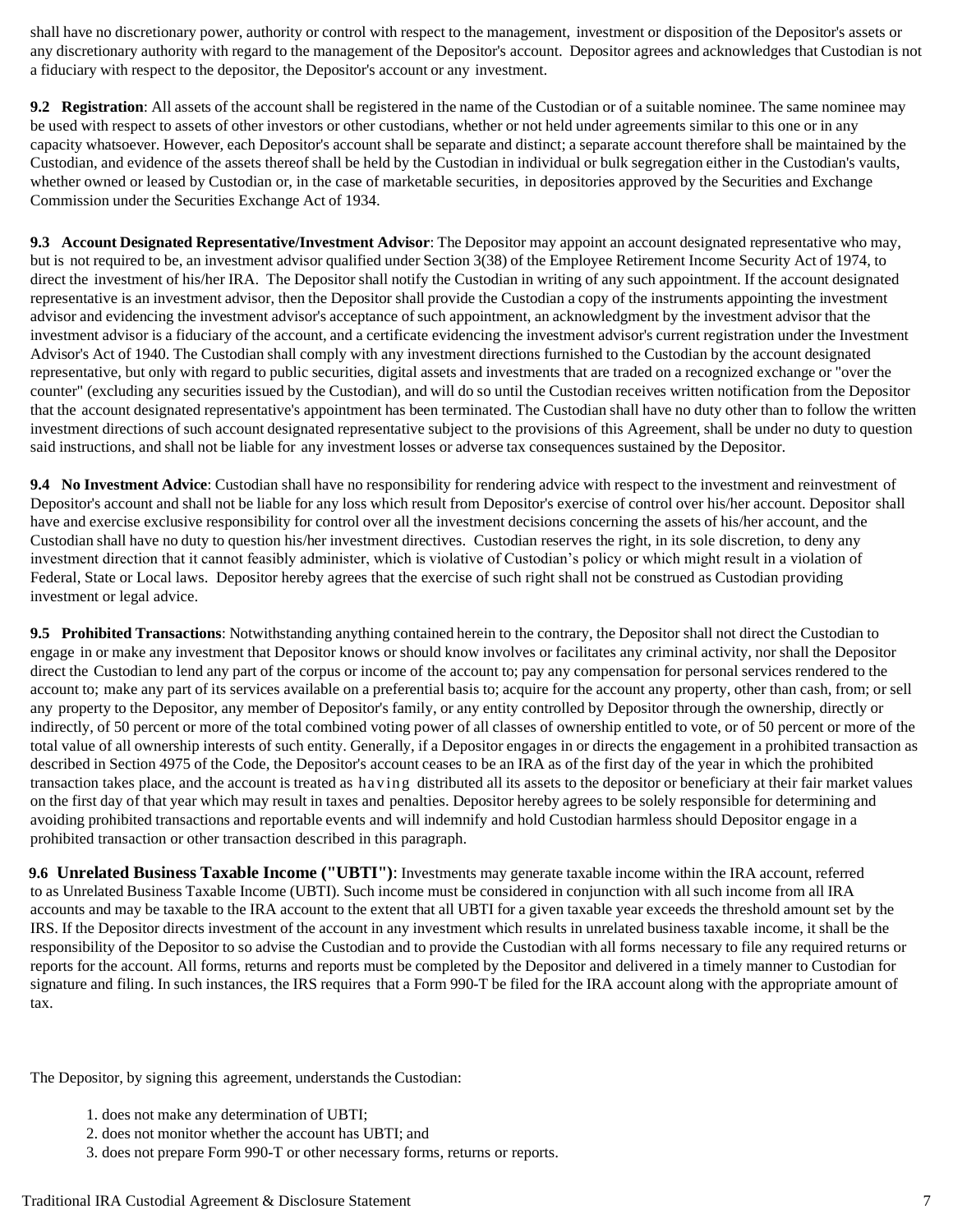Therefore, the Depositor must monitor UBTI for this and any other IRA account which he/she may hold and prepare, or have prepared at their expense, the proper 990-T tax form, along with any other necessary forms, returns or reports and forward it to Custodian for signatures and filing, along with authorization to pay any tax due from the IRA account.

**9.7 Disclosures and Voting**: The Custodian shall deliver to Depositor, or cause to be executed and delivered to Depositor all notices, prospectuses, financial statements, proxies and proxy soliciting materials relating to assets credited to the account. The Custodian shall not vote any shares of stock or take any other action, pursuant to such documents, with respect to such assets except upon receipt by the Custodian of written instructions from Depositor that the Custodian, in its sole discretion, finds to be adequate.

**9.8 Miscellaneous Expenses**: In addition to those expenses set out in Article VIII, section 8.5 of this plan, the Depositor agrees to pay any and all expenses incurred by the Custodian in connection with the account, including, but not limited to, expenses of valuation of account assets, tax payments, and filing of any returns and reports with regard to UBTI. Moreover, all estimated taxes, together with any transfer and other taxes, including any interest and penalties thereon, as well as any expenses incurred in connection with the investment or reinvestment of the assets of the account shall be paid by the Depositor. The Custodian may, at the Depositor's expense, retain suitable accountants, attorneys, or other agents to advise and assistthe custodian in performing their respective duties under this agreement.

**9.9 Indemnification of Custodian:** To the extent not prohibited by Federal or State law, the depositor agrees to indemnify and hold harmless Kingdom Trust, its respective subsidiaries and administrators, officers, directors, managers, members, representatives, agents, employees, affiliates, successors and assigns from and against any and all claims, demands, liabilities, damages, costs, expenses, attorneys' fees, payments and assessments arising in connection with the depositor or the depositor's IRA or which may result from any good faith actions, errors or omissions and from following or attempting to follow any directions of the depositor (or the beneficiary(ies), or an account designated representative), and further agrees that the custodian shall not be subject to margin calls or have any other obligation to extend credit or otherwise disburse payment beyond the cash balance of depositor's account for any reason whatsoever.

**General Instructions** - Section references are to the Internal Revenue Code unless otherwise noted. Regulation references are to U.S. Treasury Regulations.

**Purpose of Form** - Form 5305-A is a model custodial account agreement that meets the requirements of section 408(a) and has been preapproved by the IRS. A Traditional individual retirement account (Traditional IRA) is established after the applicable adoption agreement is fully executed by the individual (depositor) and the custodian and must be completed no later than the due date (excluding extensions) of the individual's income tax return for the tax year. This account must be created in the United States for the exclusive benefit of the depositor or his or her beneficiaries.

**Do not** file Form 5305-A with the IRS. Instead, keep it with your records. For more information on IRAs, including the required disclosures the custodian must give the depositor, see **Pub. 590-A**, Contributions to Individual Retirement Arrangements (lRAs), and **Pub. 590-B** Distributions from Individual Retirement Arrangements (IRAs).

### **Definitions** -

**Custodian**: The custodian must be a bank or savings and loan association, as defined in section 408(n), or any person who has the approval of the IRS to act as custodian. The term custodian includes Kingdom Trust and any successor thereto who serves under this custodial agreement.

**Depositor**: The depositor is the person who establishes the custodial account. The term depositor also includes the depositor's beneficiary(ies) in the case of the depositor's death.

**Identifying Number** - The depositor's social security number will serve as the identifying number of his or her IRA. An employer identification number (EIN) is required only for an IRA for which a return is filed to report unrelated business taxable income. An EIN is required for a common fund created for IRAs.

**Traditional IRA for Nonworking Spouse** - Form 5305-A may be used to establish the IRA custodial account for a nonworking spouse. Contributions to an IRA custodial account for a nonworking spouse must be made to a separate IRA custodial account established by the nonworking spouse.

### **Specific Instructions** -

**Article IV**: Distributions made under this article may be made in a single sum, periodic payment, or a combination of both. The distribution option should be reviewed in the year the depositor reaches age 70  $\frac{1}{2}$  or 72 (See Article 4.4 above) to ensure that the requirements of section 408(a)(6) have been met.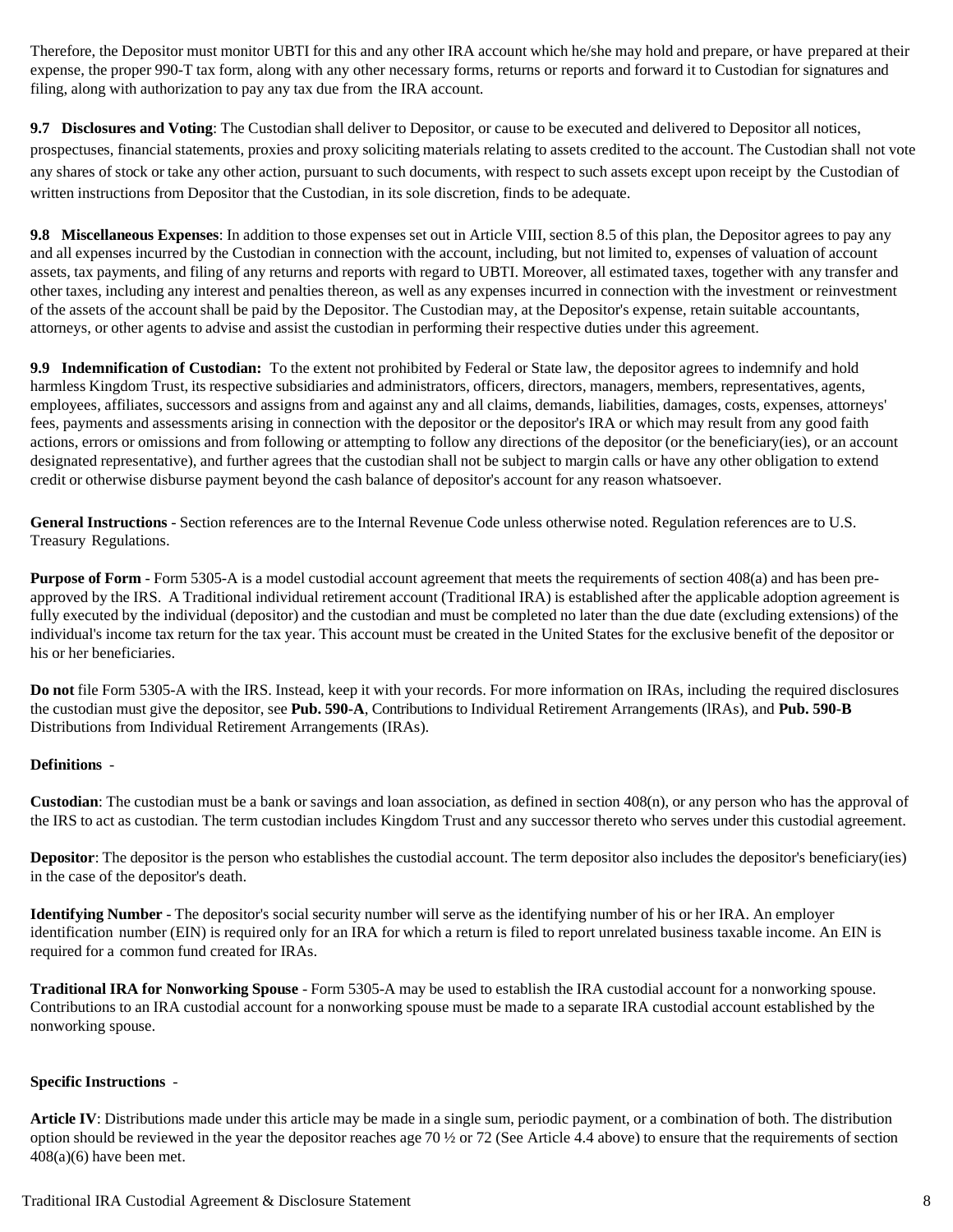**Article VIII**: Article VIII and any that follow it may incorporate additional provisions that are agreed to by the depositor and the custodian to complete the agreement. They may include, for example, definitions, investment powers, voting rights, exculpatory provisions, amendment and termination, removal of the custodian, custodian's fees, state law requirements, beginning date of distributions. accepting only cash, treatment of excess contributions, prohibited transactions with the depositor, etc.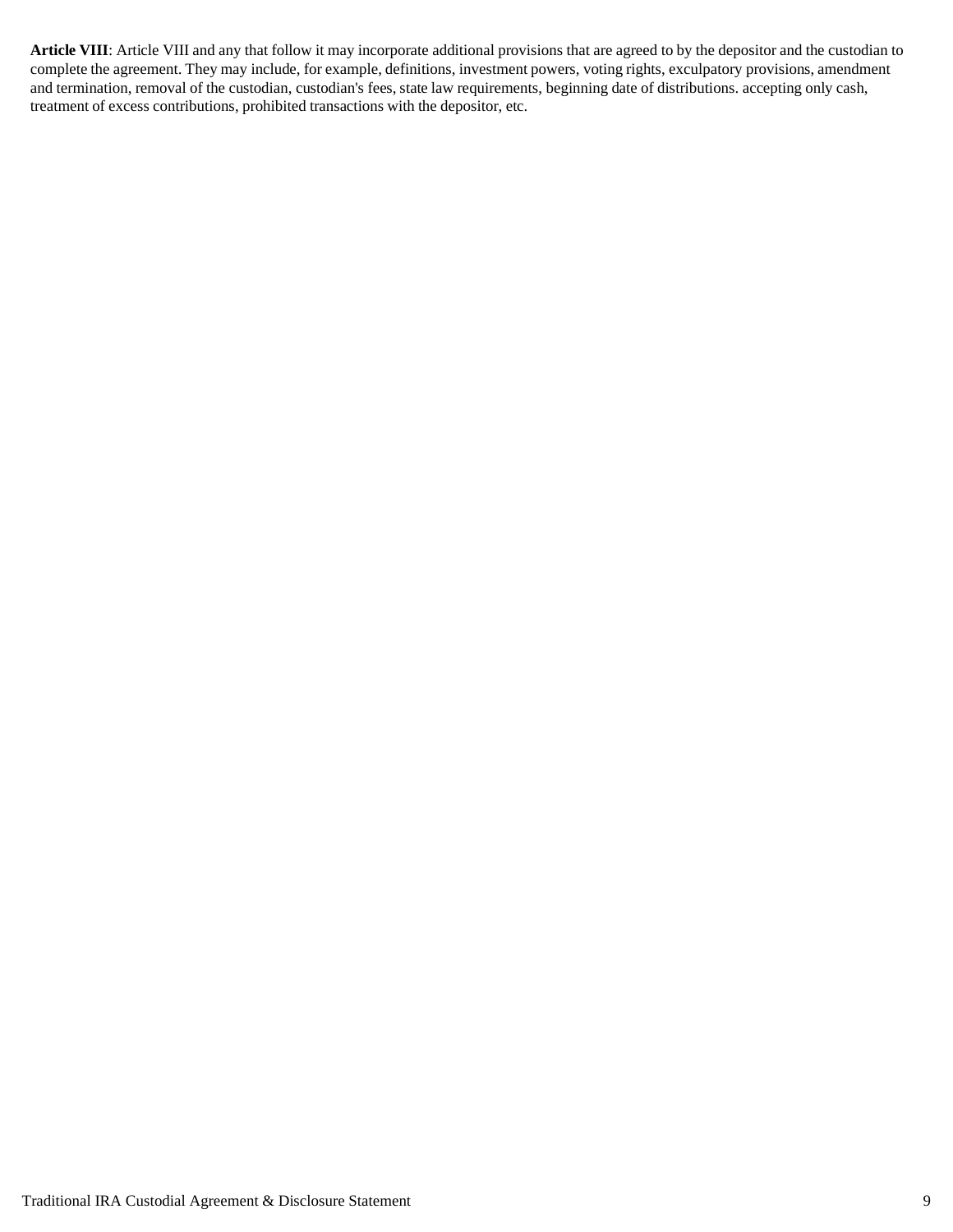# **TRADITIONAL IRA DISCLOSURE STATEMENT**

# **RIGHT TO REVOKE YOUR IRA ACCOUNT**

You may revoke your IRA within 7 days after you sign the IRA adoption agreement by hand-delivering or mailing a written notice to Kingdom Trust at the address indicated on the IRA adoption agreement. If you revoke your account by mailing a written notice, such notice must be postmarked by the 7th day after you sign the adoption agreement. If you revoke your IRA within the 7-day period you will receive a refund of the entire amount of your contributions to the IRA without any adjustment for earnings or any administrative expenses. If you exercise this revocation, we are still required to report the contribution on Form 5498 (except transfers) and the revoked distribution on Form 1099-R.

# **GENERAL REQUIREMENTS OF A TRADITIONAL IRA**

- Your contributions must be made in cash, unless you are making a rollover or transfer contribution and the Custodian accepts noncash rollover or transfer contributions.
- The annual contributions you make on your behalf may not exceed the lesser of 100% of your compensation or the "applicable annual dollar limitation" (defined below), unless you are making a rollover, transfer, or SEP contribution. If contributions are being made under an employer's SIMPLE Retirement Plan, you must establish a separate SIMPLE-IRA document to which only SIMPLE contributions may be made. This type of IRA is called a "SIMPLE-IRA". "SIMPLE-IRA" contributions may not be made into this account. Roth IRA contributions may not be made into this account.
- Regular, annual contributions cannot be made for any year beginning the year you attain the age of 70½.
- Your regular annual contributions for any taxable year may be deposited at any time during that taxable year and up to the due date for the filing of your Federal income tax return for that taxable year, no extensions. This generally means April 15th of the following year.
- The Custodian of your IRA must be a bank, savings and loan association, credit union or a person who is approved to act in such a capacity by the Secretary of the Treasury.
- No portion of your IRA funds may be invested in life insurance contracts.
- Your interest in your IRA is nonforfeitable at all times.
- The assets in your IRA may not be commingled with other property except in a common trust fund or common investment fund.
- You may not invest the assets of your IRA in collectibles (as described in Section 408(m) of the Internal Revenue Code.) A collectible is defined as any work of art, rug or antique, metal or gem, stamp or coin, alcoholic beverage, or any other tangible personal property specified by the IRS. However, if the Custodian permits, specially minted US gold, silver and platinum coins and certain state-issued coins are permissible IRA investments. You may also invest in certain gold, silver, platinum or palladium bullion. Such bullion must be permitted by the Custodian and held in the physical possession of the IRA Custodian.
- Your interest in your IRA must begin to be distributed to you by the April 1st following the calendar year you attain the age of 70½. The methods of distribution, election deadlines, and other limitations are described in detail below.

# **WHO IS ELIGIBLE TO MAKE A REGULAR TRADITIONAL IRA CONTRIBUTION?**

You are permitted to make a regular contribution to your IRA for any taxable year prior to the taxable year you attain age 70 1/2, and if you receive compensation for such taxable year. Compensation includes salaries, wages, tips, commissions, bonuses, alimony, royalties from creative efforts and "earned income" in the case of the self-employed. Members of the Armed Forces who serve in combat zones who receive compensation that is otherwise nontaxable, are considered to have taxable compensation for purposes of making regular IRA contributions. The amount of your regular, annual contribution that is deductible depends upon whether or not you are an active participant in a retirement plan maintained by your employer; your modified adjusted gross income (Modified AGI); your marital status; and your tax filing status. **(NOTE: that pursuant to the SECURE Act, individuals with earned income can make Traditional IRA Contributions at any age. The above restriction no longer applies.)**

# **ACTIVE PARTICIPANT**

You are considered an active participant if you participate in your employer's qualified pension, profit-sharing, or stock bonus plan qualified under Section 401(a) of the Internal Revenue Code ("the Code"); qualified annuity under Section 403(a) of the Code; a simplified employee pension plan (SEP) under Section 408(k) of the Code; a retirement plan established by a government for its employees (this does not include a Section 457 plan); Tax-Sheltered Annuities (TSA) or custodial accounts under Section 403(b) of the Code; pre-1959 pension trusts under Section  $501(c)(18)$  of the Code; and SIMPLE IRA plans under Section  $408(p)$  of the Code.

If you are not sure whether you are covered by an employer-sponsored retirement plan, check with your employer or check your Form W-2 for the year in question. The W-2 form will have a check in the "retirement plan" box if you are covered by a retirement plan. You can also obtain IRS Notice 87-16 for more information on active participation in retirement plans for IRA deduction purposes.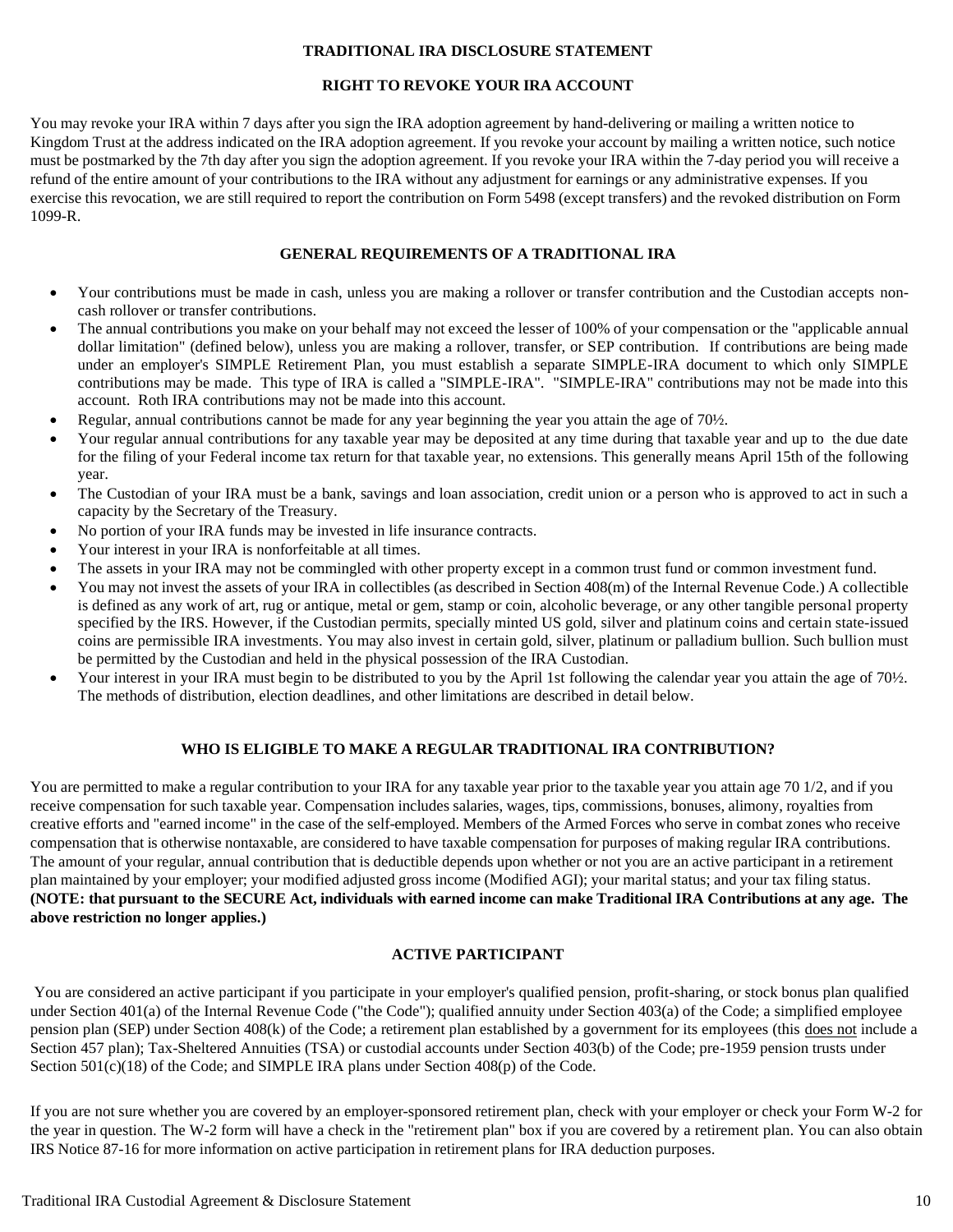#### **CONTRIBUTIONS**

#### **Regular Contributions -**

The maximum amount you may contribute for any one year is the lesser of 100% of your compensation or the "applicable annual dollar limitation" described below. This is your contribution limit. The deductibility of regular IRA contributions depends upon your marital status, tax filing status, whether or not you are an "active participant" and your Modified AGI.

| <b>Tax Year</b>   | <b>Contribution Limit</b> |
|-------------------|---------------------------|
| 2001              | \$2,000                   |
| 2002 through 2004 | \$3,000                   |
| 2005 through 2007 | \$4,000                   |
| 2008 through 2012 | \$5,000                   |
| 2013 through 2018 | \$5,500                   |
| 2019-2021         | \$6,000                   |

# **Applicable Annual Dollar Limitation**

The \$6,000 annual limit is subject to cost-of living increases in increments of \$500, rounded to the lower increment. This means that it may take several years beyond 2020 for the \$6,000 annual limit to increase to \$6,500.

#### **Catch-up Contributions -**

Beginning for 2002, if an individual has attained the age of 50 before the close of the taxable year for which an annual contribution is being made and meets the other eligibility requirements for making regular Traditional IRA contributions, the annual IRA contribution limit for that individual would be increased as follows:

| <b>Tax Year</b> | <b>Normal Limit</b> | <b>Additional Catch-up</b> | <b>Total Contribution</b> |
|-----------------|---------------------|----------------------------|---------------------------|
| 2002            | \$3,000             | \$500                      | \$3,500                   |
| 2003            | \$3,000             | \$500                      | \$3,500                   |
| 2004            | \$3,000             | \$500                      | \$3,500                   |
| 2005            | \$4,000             | \$500                      | \$4,500                   |
| 2006            | \$4,000             | \$1,000                    | \$5,000                   |
| 2007            | \$4,000             | \$1,000                    | \$5,000                   |
| 2008-2012       | \$5,000             | \$1,000                    | \$6,000                   |
| 2013-2018       | \$5,500             | \$1,000                    | \$6,500                   |
| 2019-2021       | \$6,000             | \$1,000                    | \$7,000                   |

The additional catch-up amount for Traditional IRAs is not subject to COLAs. Therefore, after 2020 when the \$6,000 normal limit increases to \$6,500 due to COLAs, the additional catch-up amount will remain at \$1,000 with no further increases to the catch-up amount.

#### **Special IRA Catch-up Contributions for Certain Section 401(k) Participants -**

Special IRA catch-up contributions are permitted for each of years 2007, 2008 and 2009 equal to the applicable year's age-50 catch-up limit multiplied by 3. To be eligible for this special catch-up IRA contribution, the individual must have been a participant in an employer's §401(k) plan where employer-matching contributions were being made at the rate of at least 50% of the participant's deferrals with employer stock and such employer is in bankruptcy and is subject to an indictment or conviction. The individual is not required to be age 50 in order to take advantage of this rule. However, if the individual is age 50 or over, he or she may not contribute the age-50 catch-up amount in addition to this special catch-up.

The deadline for making such special catch-up contributions was the normal deadline for the applicable year. For example, an eligible individual took advantage of this rule for calendar year 2008. The normal regular IRA contribution limit for 2008 was \$5,000 and the normal age-50 catch-up contribution limit for 2008 was \$1,000. The eligible individual was able to contribute the \$5,000 normal limit plus a special catch-up contribution of \$3,000 for a total of \$8,000. The deadline for making this contribution was the 2008 tax filing deadline, no extensions.

#### **Deductibility for Non-active Participants -**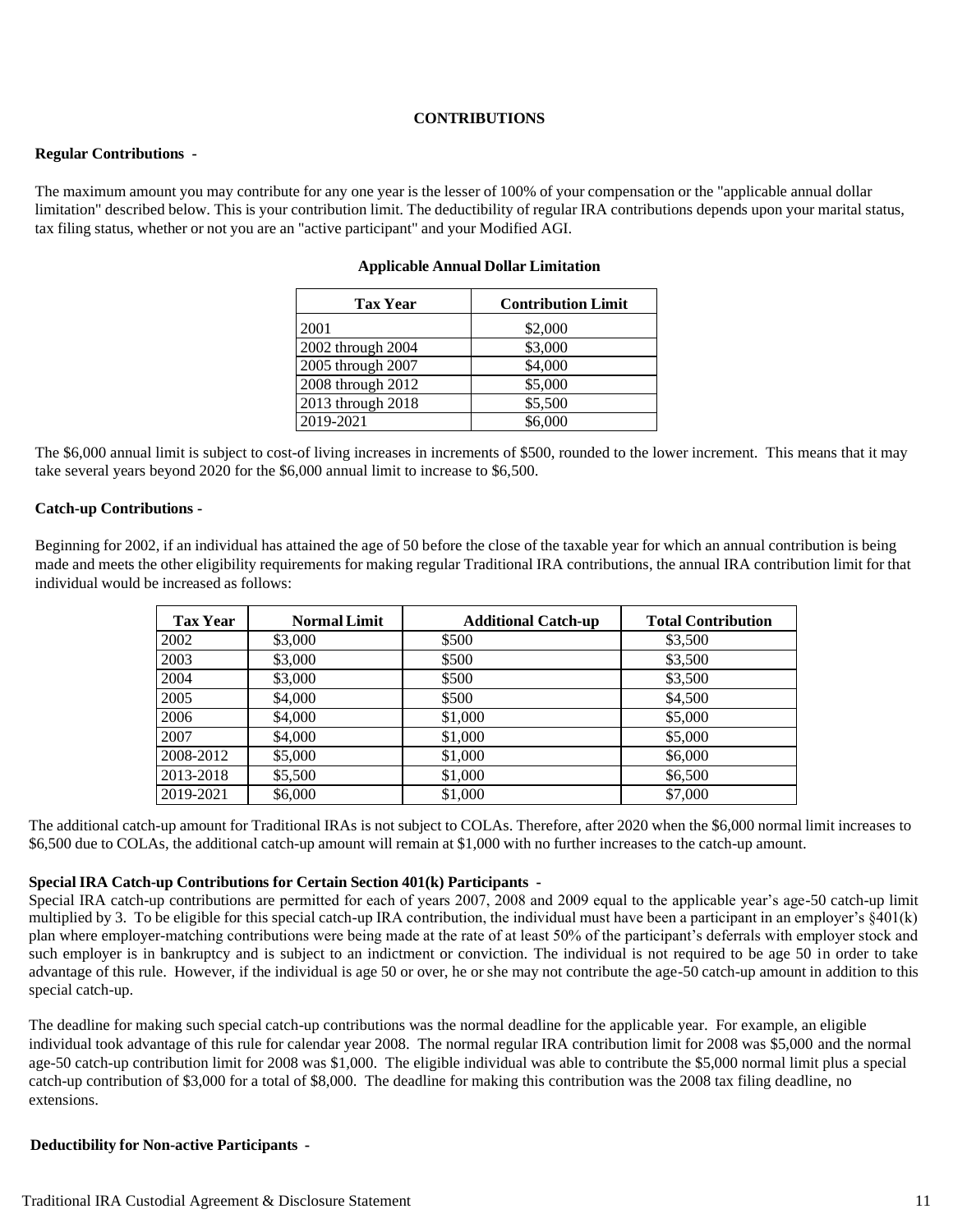If you (and your spouse) are not an active participant, then the applicable annual dollar limitation is also your deduction limit for Federal income tax purposes.

# **Deductibility for Active Participants –**

Unmarried Active Participant (or a Married Person filing a separate tax return who did not live with their spouse at any time during the year) - The amount of your IRA deduction depends upon your Modified Adjusted Gross Income (MAGI) for the taxable year. If your MAGI is below a certain amount, you can deduct the entire contribution. If your MAGI is above a certain amount, you cannot deduct any of the contribution. If your MAGI is between certain amounts, you are entitled to a partial deduction. Any contributions that you cannot deduct because of the active participation rules are called nondeductible contributions and you must report these contributions to the IRS on Form 8606. Refer to the chart below for the MAGI ranges. Also refer to IRS Publication 590 for additional information.

# **Married Active Participant Filing a Joint Tax Return -**

The amount of your IRA deduction depends upon your Modified Adjusted Gross Income (MAGI) for the taxable year. If your MAGI is below a certain amount, you can deduct the entire contribution. If your MAGI is above a certain amount, you cannot deduct any of the contribution. If your MAGI is between certain amounts, you are entitled to a partial deduction. Any contributions that you cannot deduct because of the active participation rules are called nondeductible contributions and you must report these contributions to the IRS on Form 8606. Refer to the chart below for the MAGI ranges. Also refer to IRS Publication 590 for additional information. **Married Active Participant Filing a Separate Return (who lived together at any time during the year) -**

If you have a separate Modified AGI of more than \$10,000 no deduction is permitted if either you or your spouse was an active participant for the year. If you or your Spouse's separate Modified AGI is more than \$0 but less than \$10,000, then each spouse's deductible limit is reduced for every \$1 of Modified AGI between \$0 and \$10,000.

**Deductibility of Regular Contributions** - The AGI dollar ranges for certain active participants in employer-sponsored plans are as follows:

|               | <b>Married Participants</b><br><b>Filing Jointly</b> | <b>Unmarried Participants</b> | <b>Married Participants</b><br>Filing Separately* |
|---------------|------------------------------------------------------|-------------------------------|---------------------------------------------------|
|               |                                                      |                               |                                                   |
| 1998          | $$50,000 - $60,000$                                  | \$30,000 - \$40,000           | $$0 - $10,000$                                    |
| 1999          | $$51,000 - $61,000$                                  | $$31,000 - $41,000$           | $$0 - $10,000$                                    |
| 2000          | $$52,000 - $62,000$                                  | $$32,000 - $42,000$           | $$0 - $10,000$                                    |
| 2001          | $$53,000 - $63,000$                                  | \$33,000 - \$43,000           | $$0 - $10,000$                                    |
| 2002          | $$54,000 - $64,000$                                  | $$34,000 - $44,000$           | $$0 - $10,000$                                    |
| 2003          | $$60,000 - $70,000$                                  | $$40,000 - $50,000$           | $$0 - $10,000$                                    |
| 2004          | $$65,000 - $75,000$                                  | $$45,000 - $55,000$           | $$0 - $10,000$                                    |
| 2005          | $$70,000 - $80,000$                                  | $$50,000 - $60,000$           | $$0 - $10,000$                                    |
| 2006          | $$75,000 - $85,000$                                  | $$50,000 - $60,000$           | $$0 - $10,000$                                    |
| 2007          | \$83,000 - \$103,000                                 | \$52,000 - \$62,000           | $$0 - $10,000$                                    |
| 2008          | $$85,000 - $105,000$                                 | $$53,000 - $63,000$           | $$0 - $10,000$                                    |
| 2009          | \$89,000 - \$109,000                                 | $$55,000 - $65,000$           | $$0 - $10,000$                                    |
| 2010          | \$89,000 - \$109,000                                 | $$56,000 - $66,000$           | $$0 - $10,000$                                    |
| 2011          | \$90,000 - \$110,000                                 | $$56,000 - $66,000$           | $$0 - $10,000$                                    |
| 2012          | \$92,000 - \$112,000                                 | \$58,000 - \$68,000           | $$0 - $10,000$                                    |
| 2013          | $$95,000 - $115,000$                                 | $$59,000 - $69,000$           | $$0 - $10,000$                                    |
| 2014          | $$96,000 - $116,000$                                 | $$60,000 - $70,000$           | $$0 - $10,000$                                    |
| $2015 - 2016$ | \$98,000 - \$118,000                                 | $$61,000 - $71,000$           | $$0 - $10,000$                                    |
| 2017          | \$99,000 - \$119,000                                 | $$62,000 - $72,000$           | $$0 - $10,000$                                    |
| 2018          | $$101,000 - $121,000$                                | $$63,000 - $73,000$           | $$0 - $10,000$                                    |
| 2019-2020     | \$103,000-\$123,000                                  | \$64,000-\$74,000             | $$0 - $10,000$                                    |

\* This AGI dollar range also applies to a nonactive participant spouse who files separately, where his or her spouse is an active participant.

### **Special Deduction Rule for Spouse Who Is not an Active Participant -**

In the case where an IRA participant is not an active participant in an employer plan at any time during a taxable year but whose spouse is an active participant, a special AGI range applies in calculating the non-active participant's IRA deduction. In order to use this special deduction rule, such spouse must file a joint income tax return with their spouse who is the active participant. In this case, the AGI range for deductible IRA contributions is \$150,000 - \$160,000 for years prior to 2007. For years beginning in 2007, the AGI dollar ranges for the spouse who is not an Active Participant are as follows: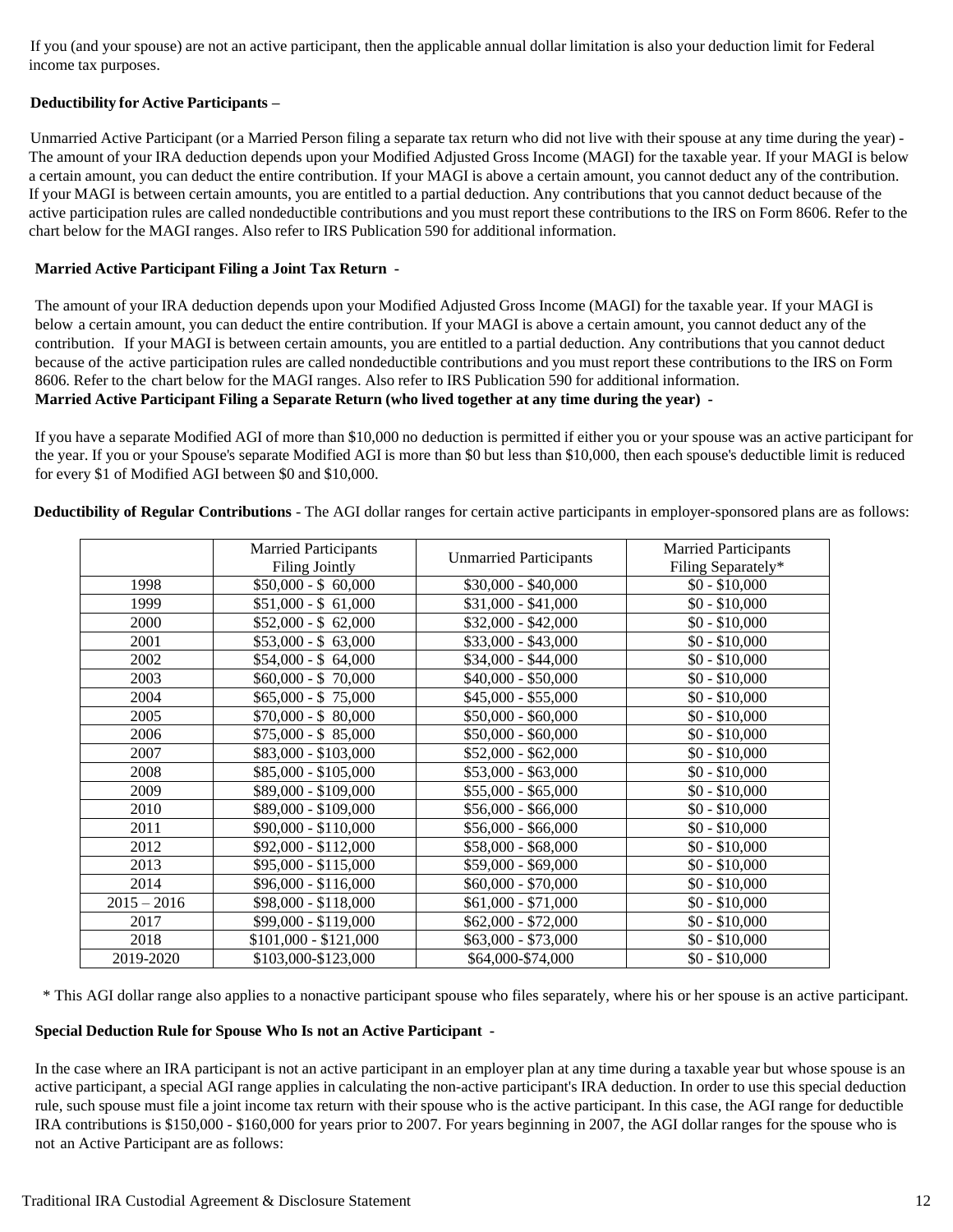| 2007      | \$156,000 - \$166,000 |
|-----------|-----------------------|
| 2008      | \$159,000 - \$169,000 |
| 2009      | \$166,000 - \$176,000 |
| 2010      | \$167,000 - \$177,000 |
| 2011      | \$169,000 - \$179,000 |
| 2012      | \$173,000 - \$183,000 |
| 2013      | \$178,000 - \$188,000 |
| 2014      | \$181,000 - \$191,000 |
| 2015      | \$183,000 - \$193,000 |
| 2016      | \$184,000 - \$194,000 |
| 2017      | \$186,000 - \$196,000 |
| 2018      | \$189,000 - \$199,000 |
| 2019-2020 | \$193,000-\$203,000   |

### **Spousal IRAs**

If during any year you receive compensation and your spouse receives no compensation (or chooses to be treated as receiving no compensation), you may make contributions to both your IRA and your spouse's IRA. If you are eligible then you may contribute 100% of your combined compensation not to exceed the applicable annual dollar limitation divided any way you wish so long as no more than the applicable annual dollar limitation is contributed into either account. You and your spouse must file a joint tax return and have unequal compensations to take advantage of this spousal contribution limit.

If you are over the age of 70 1/2 and your spouse is under age 70 1/2, then a regular contribution may still be made for the year into the IRA established by your spouse. Such contribution, however, is limited to the lesser of 100% of your combined compensation or the applicable annual dollar limitation. **(NOTE: that pursuant to the SECURE Act, individuals with earned income can make Traditional IRA Contributions at any age. The above restriction no longer applies.)**

If you or your spouse are an active participant in an employer-sponsored plan, then the IRA deduction for your IRA and your spouse's IRA contribution is based upon the AGI "phase-out" ranges in exactly the same manner as the phase-out under the "Married Active Participant Filing Joint Tax Returns" or under the "Special Deduction Rule for Spouse Who is not an Active Participant", whichever applies, as explained above.

#### **\$200 Minimum Deduction –**

If you fall into any of the categories listed above, your minimum allowable deduction will be \$200 until phased out under the appropriate marital status. In other words, if your deductible amount calculated under the appropriate dollar amounts above results in a deduction between \$0 and \$200, your permitted deduction is \$200 instead of the calculated deduction.

#### **Nondeductible IRA Contributions** –

You may make a nondeductible IRA contribution in one of two ways. First, you are permitted to treat any regular IRA contributions that are not deductible due to your active participation status as explained above as nondeductible contributions. Secondly, you are permitted to treat an otherwise deductible IRA contribution as a nondeductible contribution. Your total contribution for the year, however, is still limited to the lesser of 100% of your compensation or the applicable annual dollar limitation.

Nondeductible IRA contributions represent money in your IRA which has already been taxed. Therefore, when you receive a distribution from any of your traditional IRAs (including SEP IRAs and SIMPLE IRAs), a portion of each distribution will be treated as a tax-free return of your nondeductible contributions. You are responsible for indicating the amount of nondeductible IRA contributions you make for a year on IRS Form 8606 which is attached to your Federal income tax return. You should also be aware that there is a penalty of \$100 if you should overstate the nondeductible amount unless you can show it was due to a reasonable cause. There is also a \$50 penalty if you do not file the IRS Form 8606 for years that you are required to do so.

If you make a nondeductible IRA contribution for a year and you decide not to treat it as a nondeductible contribution, you must withdraw the contribution plus earnings attributable to the nondeductible contribution on or before the tax filing deadline, including extensions, for the year during which the contribution was made. You may not take a deduction for such amounts. Such earnings will be taxable to you in the year in which the contribution was made and may be subject to the 10% additional tax if you are under the age of 59 1/2.

#### **Special Rules for Qualified Reservist Distributions** –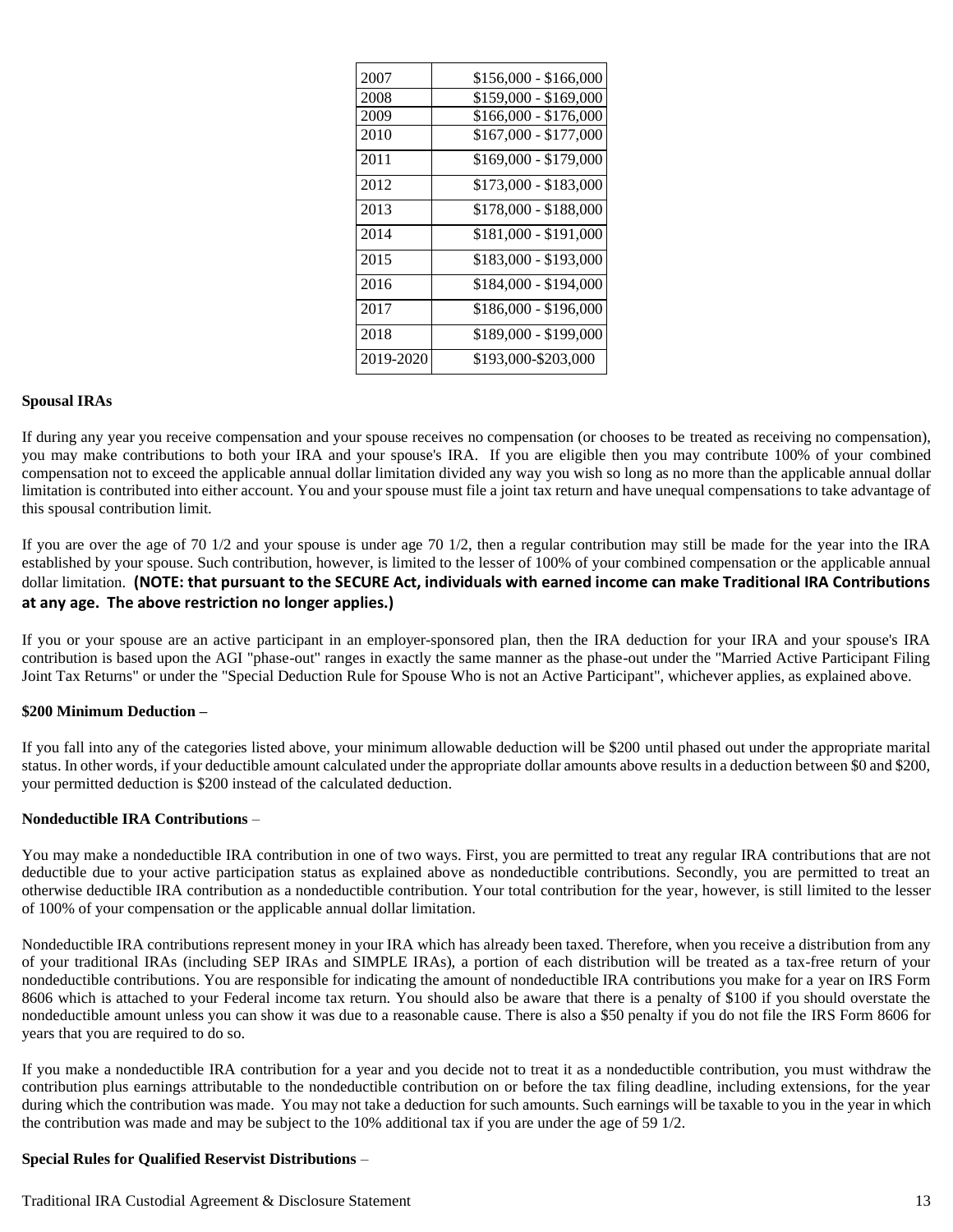Qualified Reservist Distributions are eligible to be repaid to an IRA within a 2-year period after the end of active duty. A Qualified Reservist Distribution is a distribution received from an IRA by members of the National Guard or reservists who are called to active duty for a period of at least 180 days and such distribution is taken during the period of such active duty. This provision is retroactively effective with respect to distributions after September 11, 2001, for individuals called to active duty after September 11, 2001. The repayments are not treated as tax-free rollovers. Instead, these repayments become basis in the IRA.

#### **Simplified Employee Pension Plan (SEP) Contributions**

Your employer may make a SEP contribution on your behalf into this IRA up to 25% of your compensation not to exceed a specified dollar limit. This limit is a per employer limit. Therefore, if you work for more than one employer who maintains a SEP plan, you may receive up to 25% of your compensation from each employer not to exceed a specified dollar limit. Your employer may contribute to this IRA or any other IRA on your behalf under a SEP plan even if you are age 70 1/2 or older, and even if you are covered under a qualified plan for the year.

In calculating a SEP contribution, there is a maximum compensation limit that can be considered, and this compensation limit is subject to cost-of-living adjustments. For 2013, the compensation limit was \$255,000; for 2014 it was \$260,000; for 2015 and 2016 it is \$265,000. Also, there is a maximum SEP contribution limit for each year that is subject to cost-of-living adjustments. For 2013, the maximum SEP contribution limit was \$51,000; for 2014 it was \$52,000; it was \$53,000 2015 and 2016; and for 2017 it is \$54,000.

# **EXCESS CONTRIBUTIONS**

Generally, an excess IRA contribution is any contribution which exceeds the applicable contribution limits, and such excess contribution is subject to a 6% excise tax penalty on the principal amount of the excess each year until the excess is corrected. You must file IRS Form 5329 to report this excise tax.

#### **Method #1: Withdrawing Excess in a Timely Manner (For Years Prior to 2018)**

This 6% penalty may be avoided if the excess amount plus the earnings attributable to the excess are distributed by your tax filing deadline including extensions for the year during which the excess contribution was made, and you do not take a deduction for such excess amount. If you decide to correct your excess in this manner, the principal amount of the excess returned is not taxable, however, the earnings attributable to the excess are taxable to you in the year in which the contribution was made. In addition, if you are under age 59 1/2, the earnings attributable are subject to a 10% premature distribution penalty. This is the only method of correcting an excess contribution that will avoid the 6% penalty.

### **Method #1: Withdrawing Excess in a Timely Manner (For Years After 2017)**

This 6% penalty may be avoided if the excess amount plus the earnings attributable to the excess are distributed by your tax filing deadline including extensions *for the year for which the excess contribution was made*, and you do not take a deduction for such excess amount. If you decide to correct your excess in this manner, the principal amount of the excess returned is not taxable; however, the earnings attributable to the excess are taxable to you in the year in which the contribution was made. In addition, if you are under age 59 1/2, the earnings attributable are subject to a 10% premature distribution penalty. This is the only method of correcting an excess contribution that will avoid the 6% penalty.

#### **Method #2: Withdrawing Excess After Tax Filing Due Date**

If you do not correct your excess contribution under Method #1 prescribed above, then you may withdraw the principal amount of the excess (no earnings need be distributed). The 6% penalty will, however, apply first to the year in which the excess was made and each subsequent year until it is withdrawn.

#### **Excess Amount May be Taxable**

If the principal amount of your excess contribution is withdrawn after your tax filing deadline for the year during which the contribution was made in accordance with Method #2, it is not taxable unless the total amount of contributions you made during the year the excess was made exceeded the applicable annual dollar limitation. If the aggregate contribution is greater than the applicable annual dollar limitation, the principal amount of the excess withdrawn under Method #2 is taxable and is subject to the 10% additional tax if you are not yet age 59 1/2. There are exceptions to this rule if the excess was due to a rollover where the taxpayer received erroneous information or if the contribution was a SEP contribution.

#### **Method #3: Under-contributing in a Subsequent Year**

Another method of correcting an excess contribution is to treat a prior year excess as a regular contribution in a subsequent year where you have an unused contribution limit for such subsequent year. Basically, all you do is under-contribute in the first subsequent year where you have an unused contribution limit until your excess amount is used up. However, once again, you will be subject to the 6% penalty in the first year and each subsequent year on any excess contribution that remains as of the end of each year.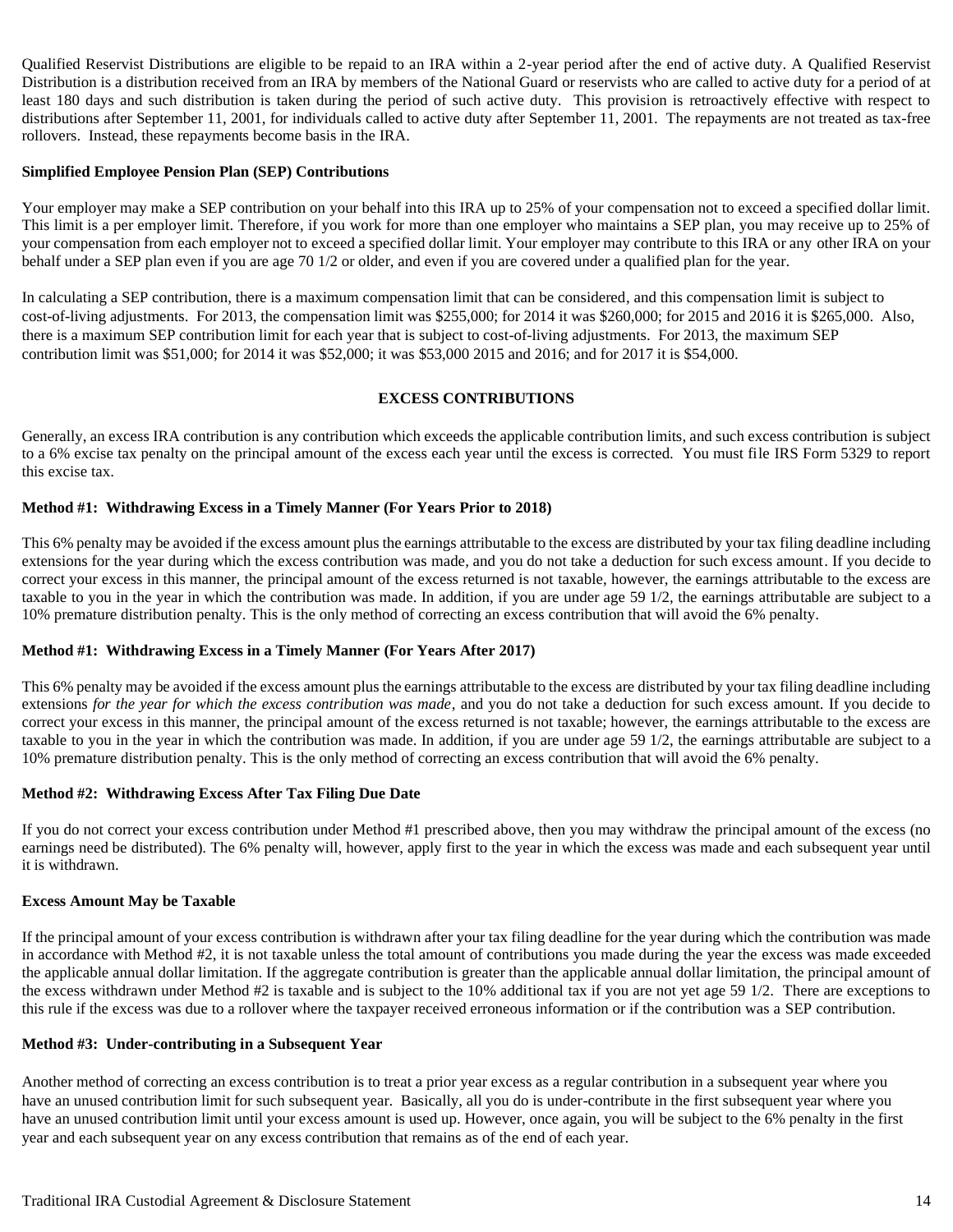#### **ROLLOVERS AND RECHARACTERIZATIONS**

#### **Rollover Contribution from Another Traditional IRA**

A rollover from another traditional IRA is any amount you receive from one traditional IRA and redeposit (roll over) some or all of it over into another traditional IRA. You are not required to roll over the entire amount received from the first traditional IRA. However, any amount you do not roll over will be taxed at ordinary income tax rates for Federal income tax purposes.

#### **The following special rules also apply to rollovers between IRAs:**

- The rollover must be completed no later than the 60th day after the day the distribution was received by you. However, if the reason for distribution was for qualified first-time home buyer expenses and there has been a delay or cancellation in the acquisition of such first home, the 60-day rollover period is increased to 120 days. This 60-day rollover period may also be extended in cases of disaster or casualty beyond the reasonable control of the taxpayer.
- Beginning in 2015, you can make only one rollover from an IRA to another (or the same) IRA in any 12-month period, regardless of the number of IRAs you own. The limit will apply by aggregating all of an individual's IRAs, including SEP and SIMPLE IRAs as well as traditional and Roth IRAs, effectively treating them as one IRA for purposes of the limit. (See IRS Publication 590-A for more information).
- The same property you receive in a distribution must be the same property you roll over into the second IRA. For example, if you receive a distribution from an IRA of property, such as stocks, that same stock must be the property that is rolled over into the second IRA.
- You are required to make an irrevocable election indicating that this transaction will be treated as a rollover contribution.
- You are not required to receive a complete distribution from your IRA in order to make a rollover contribution into another IRA, nor are you required to roll over the entire amount you received from the first IRA.
- If you inherit an IRA due to the death of the participant, you may not roll this IRA into your own IRA unless you are the spouse of the decedent.
- If you are age 70  $\frac{1}{2}$  (or 72 see Article IV 4.4 above) or older and wish to roll over to another IRA, you must first satisfy the required minimum distribution for that year and then the rollover of the remaining amount may be made.
- Rollovers from a SEP IRA or an Employer IRA follow the IRA to IRA rollover rules since your contributions under these types of plans are funded directly into your own traditional IRA.

### **Special Rollover Rules for Qualified Hurricane Distributions**

Qualified Hurricane Distributions (QHDs) are eligible to be rolled over to an IRA (or other eligible retirement plan) within a 3-year period after the eligible individual received such distribution. The maximum amount of a QHD is \$100,000 per taxpayer; is not subject to the premature distribution penalty tax of 10%, and will be taxed pro rata over a 3 year period unless the taxpayer elects to pay all of the taxes in the year of the distribution. More information on Qualified Hurricane Distributions and other tax relief provisions applicable to affected individuals of Hurricanes Harvey, Irma and Maria as well as other disaster relief can be found in IRS Publication 976 and in the instructions for Form 8915B. Taxpayers using these tax relief provisions must file Form 8915B with his or her Federal income tax return.

#### **Special Rules for Other Qualified Disaster Distributions**

Qualified Wildfire Distributions (QWDs) follow the same rules as above for QHDs. The maximum amount of a QWD is \$100,000 per taxpayer, the 10% premature penalty does not apply; the distribution is taxed pro rata over a 3-year period unless the taxpayer elects to include the entire distribution in income for the year of the distribution; and they will have 3 years to roll the amount back to an IRA or another eligible retirement plan. Refer to IRS Publication 976 for more information.

2016 Presidentially Declared Disaster Areas where distributions occurred either in 2016 or 2017 will be reported on Form 8915A. The form contains a chart of all of the disaster areas (45) that the form can be used for. Same pro rata taxation and rollover rules as described above apply. See Publication 976 for more information

#### **Special Rules for Qualified Settlement Income Received from Exxon Valdez Litigation**

Any qualified taxpayer who receives qualified settlement income during the taxable year, at any time before the end of the taxable year in which such income was received, make one or more contributions to an eligible retirement plan of which such qualified taxpayer is a beneficiary in an aggregate amount not to exceed the lesser of: (a) \$100,000 (reduced by the amount of qualified settlement income contributed to an eligible retirement plan in prior taxable years); or (b) the amount of qualified settlement income received by the individual during the taxable year.

The contribution will be deemed made on the last day of the taxable year in which such income is received if the contribution is made on account of such taxable year and is made not later than the deadline for filing the income tax return for such year, not including extensions thereof.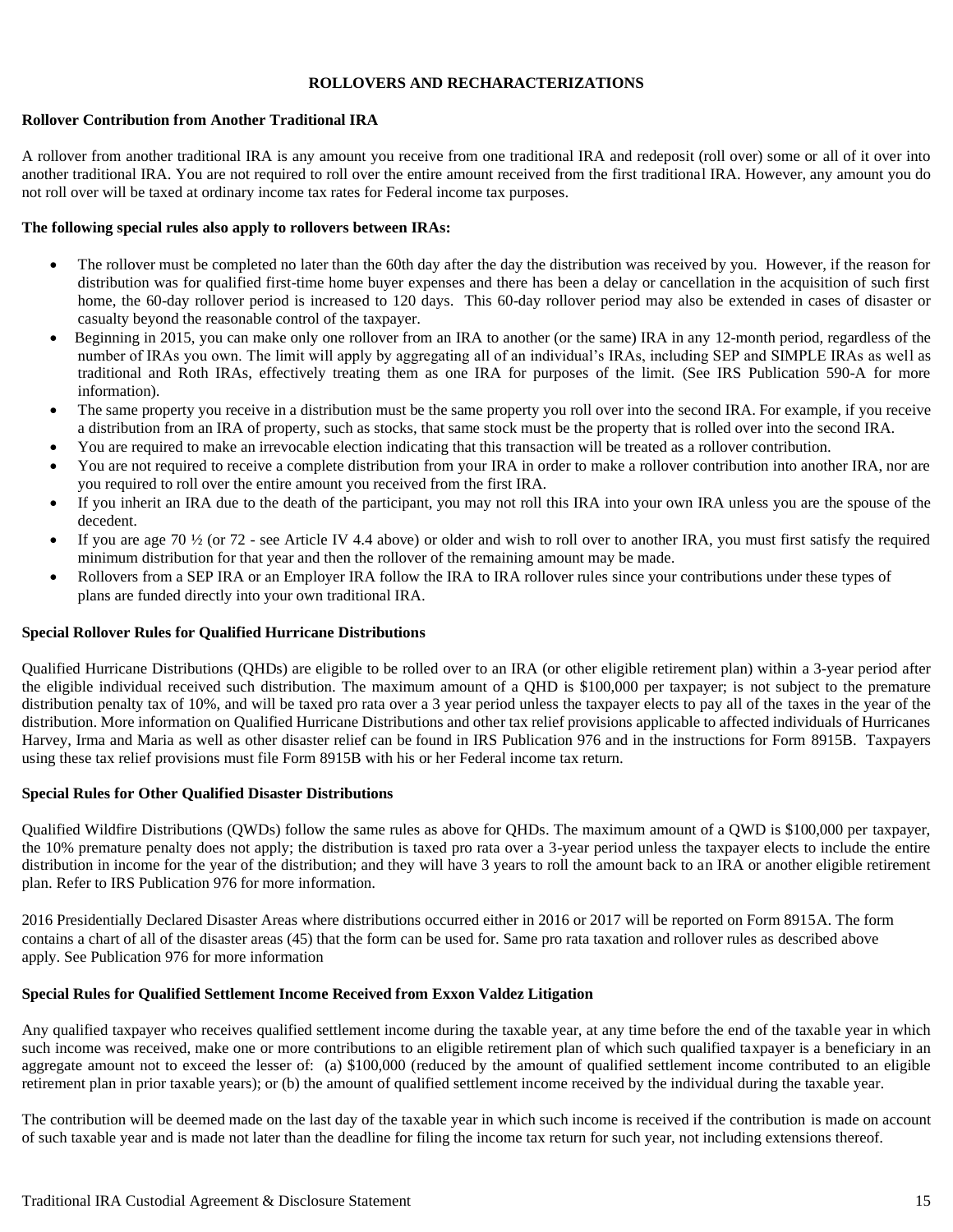If the settlement income is contributed to a traditional IRA such income is not currently includible in the taxpayer's gross income.

A qualified taxpayer means:

- 1. Any individual who is a plaintiff in the civil action In Re Exxon Valdez, No. 89-095-CV (HRH) (Consolidated) (D. Alaska); or
- 2. Any individual who is a beneficiary of the estate of such a plaintiff who acquired the right to receive qualified settlement income from that plaintiff and was the spouse or an immediate relative of that plaintiff.

# **Special Rules for Rollovers/Recharacterizations of Amounts Received in Airline Carrier Bankruptcy**

Effective December 11, 2008, a "qualified airline employee" may contribute any portion of an "airline payment" amount to a Roth IRA within 180 days of receipt of such payment (or, if later, within 180 days of the enactment of the Worker, Retiree and Employer Recovery Act of 2008). Such contribution is treated as a qualified rollover contribution to the Roth IRA, and as such, the airline payment is includible in gross income of the recipient to the extent it would be so includible were it not part of the rollover contribution.

An "airline payment" means any payment by a commercial airline carrier to a "qualified airline employee" that is paid: (1) under an order of a Federal bankruptcy court in a case filed after September 11, 2001, and before January 1, 2007; and (2) in respect of the employee's interest in a bankruptcy claim against the airline carrier.

In determining the amount that may be contributed to a Roth IRA, any reduction in the airline payment on account of employment tax withholding is disregarded. A "qualified airline employee" is an employee or former employee of a commercial passenger airline who was a participant in a qualified defined benefit plan maintained by the airline carrier that was terminated or became subject to the benefit accrual and other restrictions applicable to plans maintained by commercial passenger airlines.

Effective February 14, 2012, under the FAA Modernization and Reform Act of 2012 ("The Act") certain qualified airline employees may rollover or recharacterize to a Traditional IRA in lieu of a Roth IRA. The Act permits 'qualified airline employees' and their surviving spouses, who received an 'airline payment amount', and did *not* roll over any portion of such payment to a Roth IRA:

- To rollover now to a Traditional IRA 90% of the payment received, and the amount rolled over is excludible from income in the taxable year payment was made.
- The rollover must take place within 180 days after the receipt of the 'airline payment amount' or within 180 days of February 14, 2012, the date of enactment i.e. August 13, 2012, whichever is later.

Additionally, the Act permits 'qualified airline employees' and their surviving spouses who contributed all or a portion of an 'airline payment amount' previously to a Roth IRA:

- To recharacterize up to 90% of such amounts, to a traditional IRA,
- The recharacterization transfer must be made within 180 days of February 14, 2012, the date of enactment i.e. August 13, 2012,
- The IRA owner can then claim a refund of the Federal taxes they previously paid on such transferred funds if made under certain time frames,
- The amount rolled over will be excluded from income in the taxable year payment was made,
- The transfer must be 'trustee to trustee, and
- The contribution amount (including any net income allocable to it), rolled into the traditional IRA, will be deemed to have been rolled over at the time of the rollover to the ROTH.

The Act does *not* apply to employees who in the taxable year or any preceding years, when payment were made, were chief executive officers ("CEO") or one of the 4 highest compensated officers (other than the CEO), whose total compensation had to be reported to shareholders (as required by Securities and Exchange Commission Act of 1934).

The PATH Act of 2015 extended this rollover deadline to 180 after enactment or until June 15, 2016.

# **Rollovers from SIMPLE IRA Plans**

Prior to December 19, 2015, a SIMPLE IRA is a separate IRA that may only receive contributions under an Employer-sponsored SIMPLE IRA Retirement Plan. These contributions must remain segregated in a SIMPLE IRA account for a two-year period measured from the initial contribution made into your SIMPLE IRA under the Employer's SIMPLE IRA plan. A rollover or transfer from a SIMPLE IRA to any other IRA may not occur until this initial two-year period has been satisfied. Rollovers or transfers between SIMPLE IRA plans are permitted without waiting the two-year period. All IRA to IRA rollover rules generally apply to rollovers between SIMPLE IRAs.

## **Rollover Contributions from Another Plan into a SIMPLE IRA**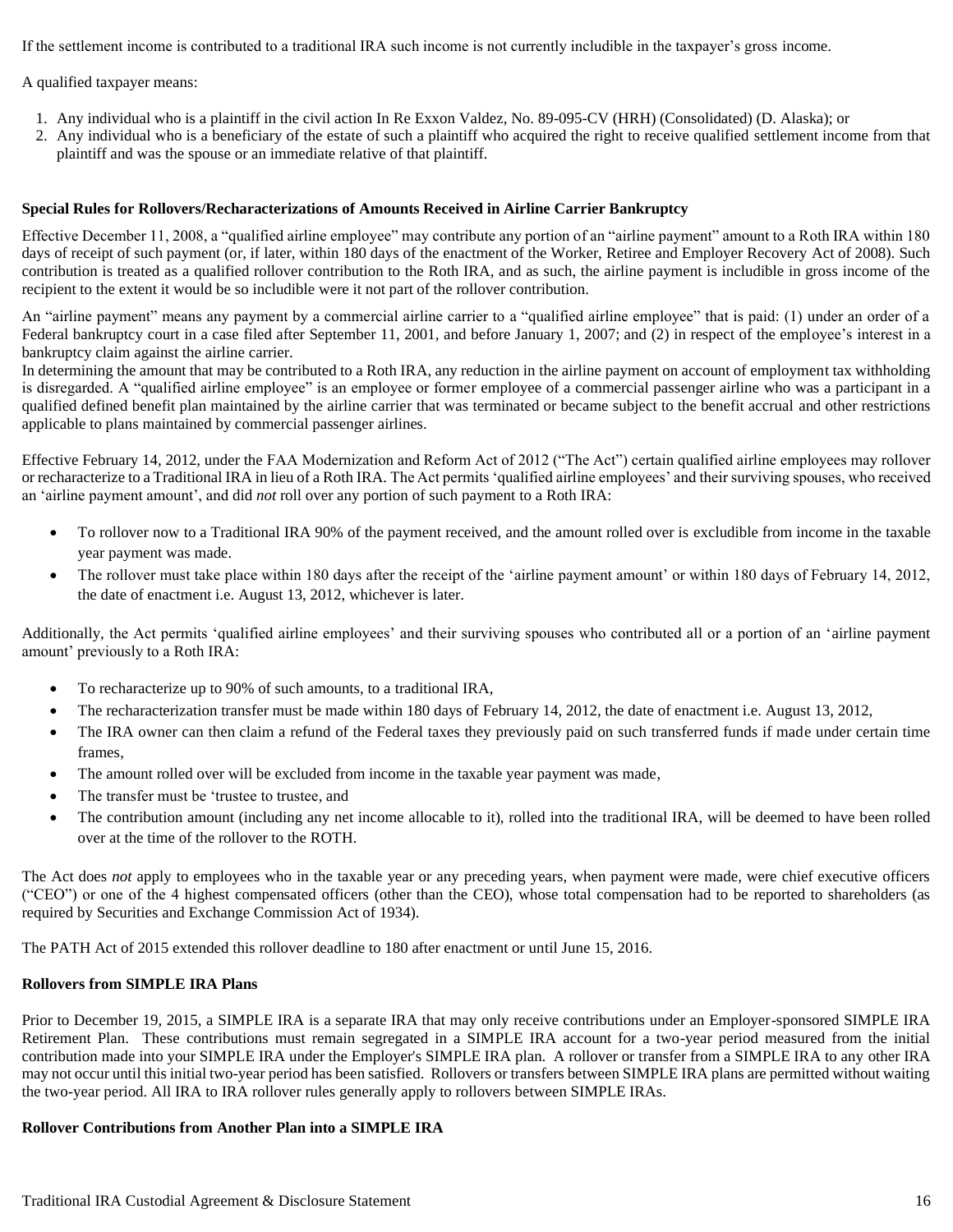Beginning December 19, 2015, if you're Employer's Plan permits, you are permitted to rollover from a qualified plan, a qualified annuity, a 403(b) Plan, a governmental 457(b) Plan and from a Traditional IRA into your SIMPLE IRA Plan. Your SIMPLE IRA may only accept these rollovers after your SIMPLE IRA has been in existence for 2 years measured from the date of the first contribution into your SIMPLE IRA account.

#### **Recharacterizations**

You may be able to recharacterize certain contributions under the following two different circumstances:

- 1. By recharacterizing a current year regular contribution plus earnings explained in this section; or
- 2. Prior to 1/1/2018, by recharacterizing a conversion made to a Roth IRA by transferring the amount plus earnings back to a traditional IRA discussed in the next section under the heading "Conversion from a Traditional IRA to a Roth IRA". Beginning 1/1/2018, recharacterizations of conversions are no longer permitted.

If you decide by your tax filing deadline (including extensions) of the year for which the contribution was made to transfer a current year contribution plus earnings from your traditional IRA to a Roth IRA, no amount will be included in your gross income as long as you did not take a deduction for the amount of the contribution. You may also recharacterize a current year contribution plus earnings from your Roth IRA to a traditional IRA by your tax filing deadline including extensions of the year for which the contribution was made. A regular contribution that is appropriately recharacterized from your Roth IRA to a traditional IRA may be deductible depending upon the deductibility rules previously discussed. In order to recharacterize a regular contribution from one type of IRA to another type of IRA, you must be eligible to make a regular contribution to the IRA to which the contribution plus earnings is recharacterized. All recharacterizations must be accomplished as a direct transfer, rather than a distribution and subsequent rollover. You are also required to report recharacterizations to the IRS in accordance with the instructions to IRS Form 8606. Any recharacterized contribution (whether a regular contribution or a conversion) cannot be revoked after the transfer. You are required to notify both trustees (and custodians) and to provide them with certain information in order to properly effectuate such a recharacterization.

### **Conversion from a Traditional IRA to a Roth IRA**

You are permitted to make a qualified rollover contribution from a traditional IRA to a Roth IRA. [Note: Prior to 2010 only taxpayers who's Modified AGI for the year during which the distribution was not in excess of \$100,000 and you were not a married person filing a separate tax return.] This is called a "conversion" and may be done at any time without waiting the usual 12 months.

Beginning in 2018, for conversions made in 2018, you are no longer permitted to recharacterize a conversion made to a Roth IRA i back to a traditional IRA.

### **Taxation in Completing a Conversion from a Traditional IRA to a Roth IRA**

If you complete a conversion from a traditional IRA to a Roth IRA, the conversion amount (to the extent taxable) is generally included in your gross income for the year during which the distribution is made from your traditional IRA that is converted to a Roth IRA. However, the 10% additional income tax for premature distributions does not apply.

### **Reconversions**

Once an amount has been properly converted, and is then recharacterized back to a traditional IRA, any subsequent conversion of that amount is called a "reconversion". In general, for reconversions beginning in 2000 and ending for 2017 conversions, you may reconvert an amount at any time after the later of (1) the tax year following the tax year during which the original conversion of that amount occurred; or (2) 30 days following the date that the original conversion of that amount was recharacterized back to a traditional IRA. Since adverse tax consequences could arise, it is recommended that you seek the advice of your own tax advisor. Since recharacterizations of IRA conversions are no longer permitted beginning with 2018 conversions, reconversions will no longer apply, unless it is a 2017 conversion that was recharacterized in 2018.

### **Qualified Rollover Contribution**

This term includes: (a) Rollovers between Roth IRA accounts; (b) Traditional IRA converted to a Roth IRA; (c) Direct Rollover from an Employer's plan of funds other than a Designated Roth Contribution Account; and (d) a rollover from a Designated Roth Contribution Account to a Roth IRA. Qualified Rollover Contributions must meet the general IRA rollover rules, except that the 12-month rollover restriction does not apply to rollovers (conversions) between a traditional IRA and a Roth IRA. However, the 12- month rule does apply to rollovers between Roth IRAs. Beginning in 2008, rollovers from employer-sponsored plans, such as qualified plans and 403(b)s, to a Roth IRA are permitted. You could also roll over from the employer's plan to a traditional IRA, and then roll over (convert) to a Roth IRA.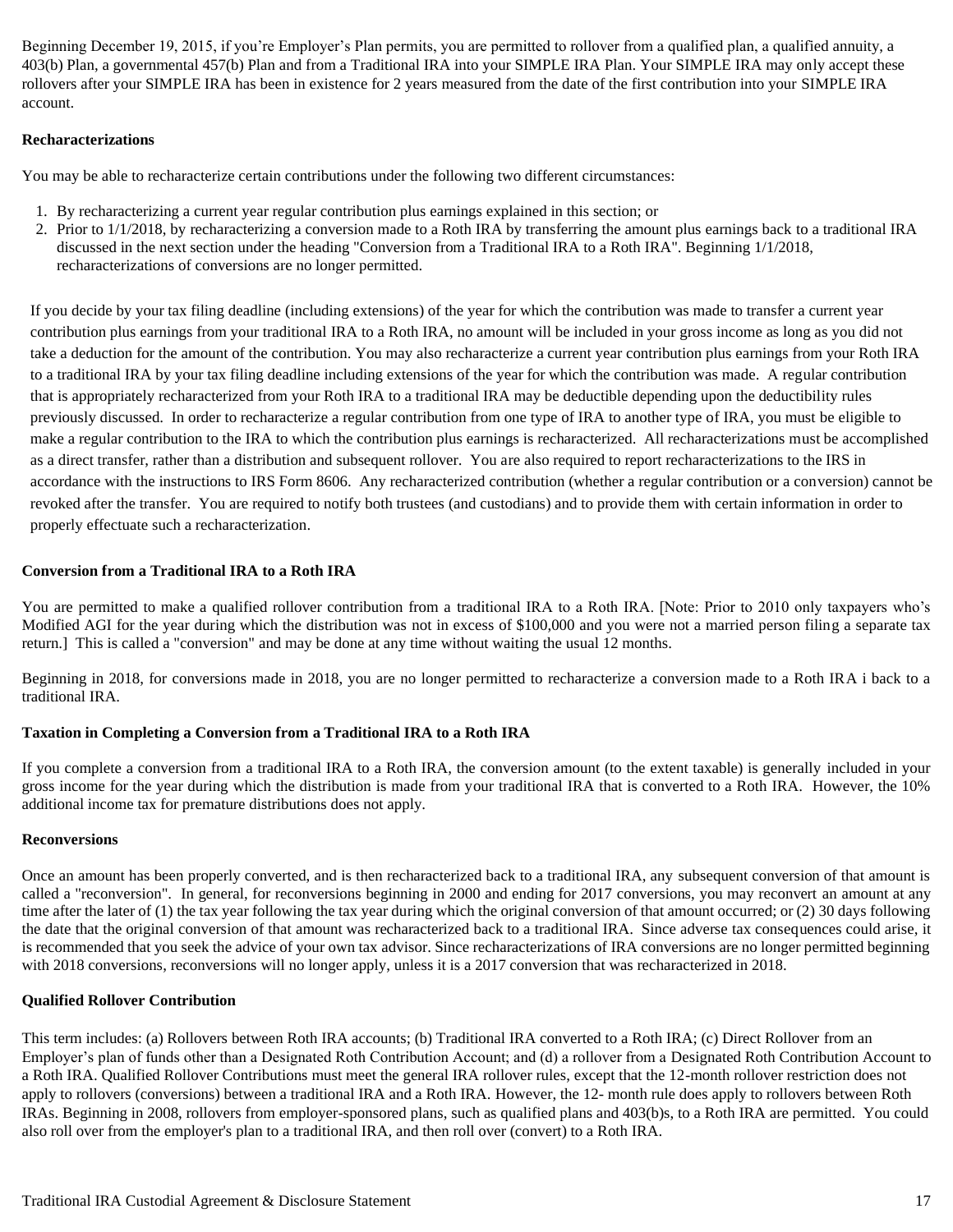# **Rollovers from Employer-Sponsored Plans to a Traditional IRA**

The rules discussed in this section apply only to amounts under an employer's plan, other than Designated Roth Contribution Accounts. An eligible rollover distribution from a Designated Roth Contribution Account can be rolled over only to a Roth IRA or another accepting employer's plan. Rollovers to traditional IRAs are permitted if you have received an eligible rollover distribution from one of the following:

- A qualified plan under Section 401(a),
- A qualified annuity under Section 403(a),
- A Tax-Sheltered Annuity (TSA) or Custodial Account under Section 403(b),
- A governmental section 457(b) plan, or
- The Federal Employees' Thrift Savings Plan.

# **Eligible Rollover Distributions**

An eligible rollover distribution from one of the employer-sponsored plans listed above generally include any distribution that is not:

- part of a series of substantially equal payments that are made at least once a year and that will last for:
	- o your lifetime (or your life expectancy), or
	- o your lifetime and your beneficiary's lifetime (or joint life expectancies), or
	- o a period of ten years or more.
- attributable to your required minimum distribution for the year
- amounts attributable to any hardship distribution
- deemed distributions of any defaulted participant loan
- certain corrective distributions and ESOP dividends

#### **Rollovers of After-Tax Employee Contributions**

Beginning for eligible rollover distributions you receive after December 31, 2001, you can roll over your after-tax employee contributions to a traditional IRA either as a 60-day rollover or as a direct rollover. If you roll over your after-tax employee contributions to a traditional IRA, you are required to keep track of these amounts as required by the IRS according to their instructions. This will enable you to calculate the nontaxable amount of any future distributions from your traditional IRAs. Once you roll over your after-tax employee contributions to a traditional IRA, it becomes basis in the IRA, and these amounts cannot later be rolled over to an employer plan.

#### **Direct Rollover to Another Plan**

You can elect a direct rollover of all or any portion of your payment that is an "eligible rollover distribution ", as described above. In a direct rollover, the eligible rollover distribution is paid directly from the Plan to a traditional IRA or another employer plan that accepts rollovers. If you elect a direct rollover, you are not taxed on the payment until you later take it out of the IRA or the employer plan, and you will not be subject to the 20% mandatory Federal income tax withholding otherwise applicable to Eligible Rollover Distributions that are paid directly to you. Your employer is required to provide you with a Notice regarding the effects of electing or not electing a direct rollover to an IRA or another employer plan. Although a direct rollover is accomplished similar to a transfer, the IRA Custodian must report the direct rollover on Form 5498 as a rollover contribution.

### **Eligible Rollover Distribution Paid to You**

If you choose to have your eligible rollover distribution paid to you (instead of electing a direct rollover), you will receive only 80% of the payment, because the plan administrator is required to withhold 20% of the payment and send it to the IRS as Federal income tax withholding to be credited against your taxes. However, you may still roll over the payment to an IRA within 60 days after receiving the distribution. The amount rolled over will not be taxed until you take it out of the IRA. If you want to roll over 100% of the payment to an IRA, you must replace the 20% that was withheld from other sources. If you roll over only the 80% that you received, you will be taxed on the 20% that was withheld and that is not rolled over. In either event, the 20% that was withheld can be claimed on your Federal income tax return as a credit toward that year's tax liability.

### **Conduit Rollover IRAs**

A direct rollover (or rollover within 60 days) of any eligible rollover distribution may generally be treated as a "Conduit IRA", provided that a separate IRA is established for purposes of retaining the ability to later roll these funds back into an employer's plan that accepts the rollover. The conduit IRA need not be completely distributed in order for a rollover back to an employer's plan that accepts rollovers. In addition, a surviving spouse may also treat such conduit IRA for purposes of rolling over into the surviving spouse's employer plan that accepts rollovers.

#### **Rollovers from Traditional IRAs into Employer-Sponsored Plans**

Beginning for distributions made after December 31, 2001, traditional IRAs are permitted to be rolled over into an employer's plan. The employer's plan must accept these types of rollovers. The maximum amount that can be rolled over from a traditional IRA to an employer's plan that accepts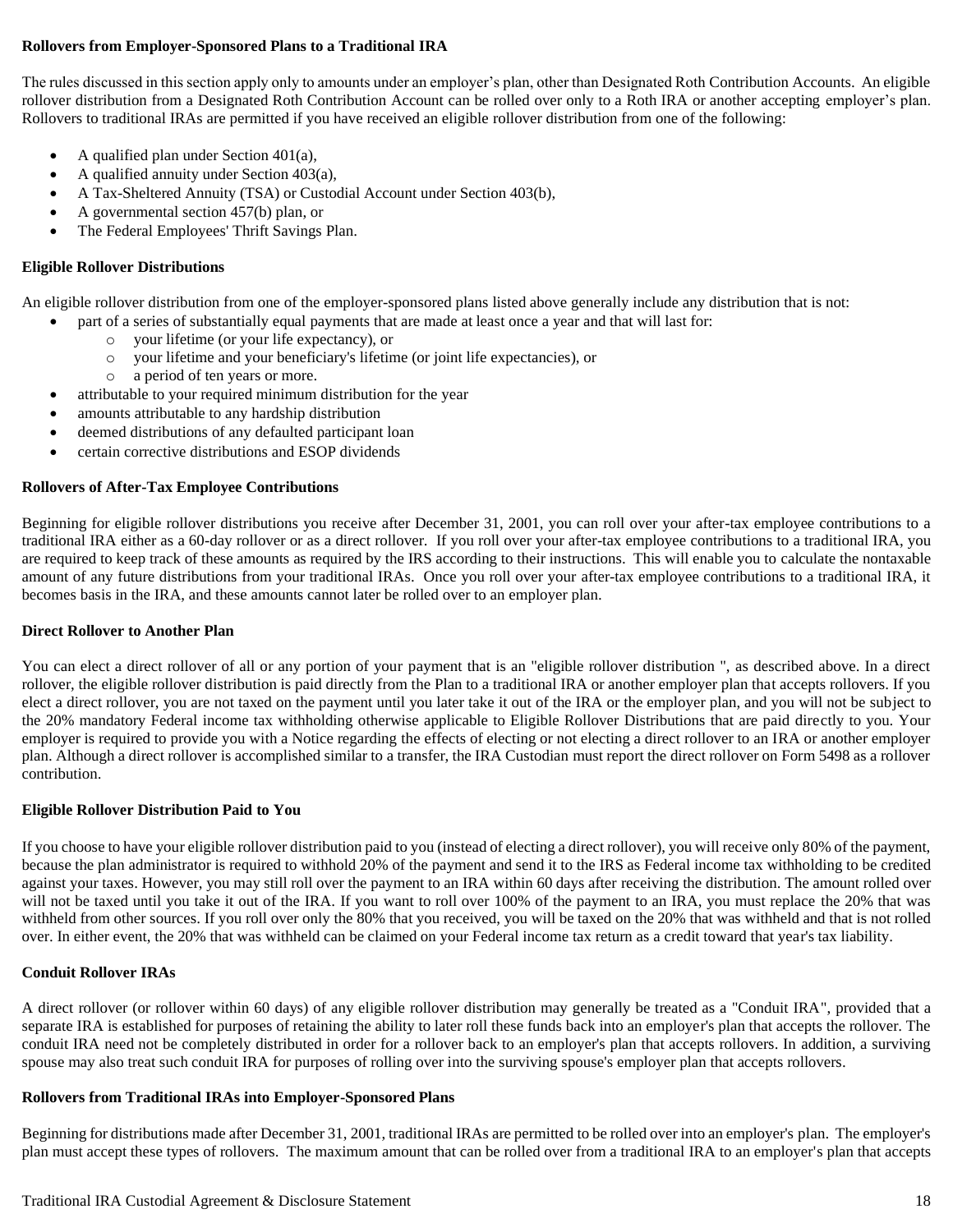these rollovers cannot exceed the amount that would be taxable. Any amount in a traditional IRA that represents the principal amount of a nondeductible IRA contribution or a rollover of after-tax employee contributions to a traditional IRA or any other basis amount may not be rolled over to an employer's plan. The types of IRAs that can be rolled over to an employer's plan that accepts these rollovers include regular traditional IRAs, rollover "conduit" IRAs, SEP IRAs and SIMPLE IRAs (after the two-year waiting period has been satisfied applicable to SIMPLE IRAs). In determining the maximum amount eligible to be rolled over from an IRA to an employer's plan, you must treat all of these types of IRAs as one IRA. Only the taxable amount is eligible to be rolled over. If you are interested in rolling over your traditional IRAs into your employer's plan, you should contact the plan administrator of your employer's plan for additional information.

#### **Special Rules for Surviving Spouses, Alternate Payees, and Other Beneficiaries**

If you are a surviving spouse, you may choose to have an eligible rollover distribution paid in a direct rollover to your own traditional IRA, an inherited traditional IRA, your own employer's plan that accepts rollovers, or paid to you. If you have the payment paid to you, you can keep it or roll it over yourself to a traditional IRA or to your employer's plan that accepts rollovers. If you are the spouse or former spouse alternate payee with respect to a Qualified Domestic Relations Order (QDRO), you may have the payment paid as a direct rollover or paid to you which you may roll over to your own traditional IRA or your own employer's plan that accepts rollovers.

#### **Special Rules for Non-spouse Beneficiaries**

For distributions prior to 2007, any distribution to a beneficiary other than a surviving spouse was not eligible to be rolled over to an IRA. Beginning in 2007, eligible rollover distributions payable from an employer's plan to a non-spouse beneficiary is eligible for direct rollover into an Inherited IRA. Such amounts must be paid in the form of a direct rollover, rather than a distribution and subsequent rollover. Thus, if the distribution is paid directly by the employer's plan to the non-spouse beneficiary, no rollover is permitted. Also, the IRA receiving the direct rollover must be an Inherited IRA, rather than an IRA owned by the non-spouse beneficiary. The Inherited IRA is subject to the same required minimum distributions that apply to beneficiaries under the employer's plan and carries over to the Inherited IRA. The IRA must be established and titled in a manner that identifies it as an IRA with respect to a deceased individual and must also identify the deceased individual and the beneficiary, for example, "Tom Smith as beneficiary of John Smith".

For these purposes, a non-spouse beneficiary includes an individual beneficiary and a trust beneficiary that meets the special "look through" rules under the IRS regulations. A nonindividual beneficiary (such as an estate or charity) or a non-look through trust is not eligible for direct rollover. Any required minimum distributions applicable to the employer's plan for the year in which the direct rollover occurs and any prior year is not eligible for direct rollover.

### **The following additional rules apply to a rollover from an employer-sponsored plan to a traditional IRA:**

- The rollover must be completed no later than the 60th day after the day the distribution was received by you.
- You are required to make an irrevocable election indicating that this transaction will be treated as a rollover contribution.
- You are not required to roll over the entire amount you received from the employer's plan.
- If you are age 70  $\frac{1}{2}$  (or 72 see Article IV 4.4 above) or older and wish to roll over your employer's plan to a traditional IRA, you must first satisfy the minimum distribution requirement for that year and then the rollover of the remaining amount may be made.
- If your distribution consists of property (i.e., stocks) you may either roll over the same property (the same stock) or you may sell the distributed property and roll over the proceeds from the sale. This is true whether the proceeds from the sale are more or less than the fair market value of the property on the date of distribution. You may not keep the property received in the distribution and roll over cash which represents the fair market value of the property.

### **DISTRIBUTIONS**

#### **Taxation of Distributions**

When you start withdrawing from your IRA, you may take the distributions in periodic payments, random withdrawals or in a single sum payment. Generally, all amounts distributed to you from your IRA are included in your gross income in the taxable year in which they are received. However, if you have made nondeductible contributions to your IRA, rolled over after-tax employee contributions from your employer's plan or repaid a Qualified Reservist Distribution (collectively referred to as "basis"), the nontaxable portion of any distribution from any of your IRAs (except Roth IRAs), if any, will be a percentage based upon the ratio of your unrecovered "basis" to the aggregate of all IRA balances, including SEP, SIMPLE and rollover contributions, as of the end of the year in which you take the distribution, plus distributions from the account during the year. All taxable distributions from your IRA are taxed at ordinary income tax rates for Federal income tax purposes and are not eligible for any favorable tax treatment. You must file Form 8606 to calculate the portion of any IRA distribution that is not taxable.

#### **Premature Distributions**

If you are under age 59 1/2 and receive a distribution from your IRA account, a 10% additional income tax will apply to the taxable portion of the distribution unless the distribution is received due to death; disability; a series of substantially equal periodic payments at least annually over your life expectancy or the joint life expectancy of you and your designated beneficiary; medical expenses in excess of 7.5% (applies for 2017 and 2018)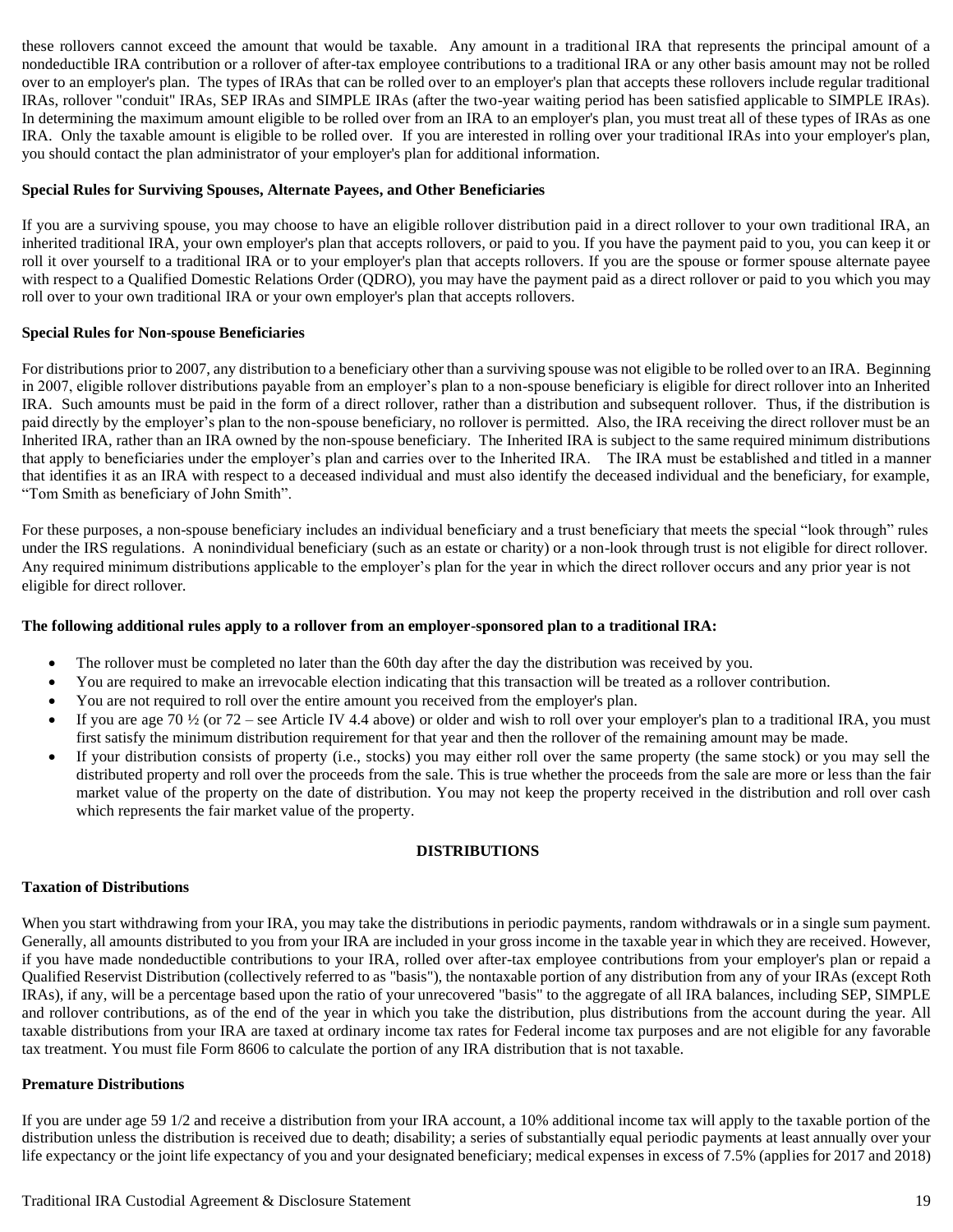of your adjusted gross income; health insurance premiums paid by certain unemployed individuals; qualified acquisition costs of a first time homebuyer; qualified higher education expenses; a qualifying rollover distribution; the timely withdrawal of the principal amount of an excess or nondeductible contribution; due to an IRS levy; Qualified Hurricane Distributions; Qualified Wildfire Distributions and 2016 Disaster Distributions, or qualified reservist distributions.

If you request a distribution in the form of a series of substantially equal payments and you modify the payments before 5 years have elapsed and before attaining age 59 1/2, the 10% additional income tax will apply retroactively to the year payments began through the year of such modification.

#### **Age 70 1/2 Required Minimum Distributions**

You are required to begin receiving minimum distributions from your IRA by your required beginning date (the April 1 of the year following the year you attain age 70 1/2). The year you attain age 70 1/2 is referred to as your "first distribution calendar year". The required minimum for your first distribution calendar year must be withdrawn no later than your required beginning date. The required minimum distribution for your second distribution calendar year and for each subsequent distribution calendar year must be made by December 31 of each such year. Your minimum distribution for each year beginning with the calendar year you attain the age of 70 1/2 is generally based upon the value of your account at the end of the prior year divided by the factor for your age derived from the Uniform Lifetime Distribution Period Table regardless of who or what entity is your named beneficiary. This uniform table assumes you have a designated beneficiary exactly 10 years younger than you. However, if your spouse is your sole beneficiary and is more than 10 years younger than you, your required minimum distribution for each year is based upon the joint life expectancies of you and your spouse. The account balance that is used to determine each year's required minimum amount is the fair market value of each IRA you own as of the prior December  $31<sup>st</sup>$ , adjusted for outstanding rollovers (or transfers) as of such prior December  $31<sup>st</sup>$ and recharacterizations that relate to a conversion or failed conversion made in the prior year. **(NOTE: The SECURE Act has changed the RMD age to 72. See Article IV 4.4 above.)**

However, no payment will be made from this IRA until you provide the Custodian with a proper distribution request acceptable by the Custodian. Upon receipt of such distribution request, you may switch to a joint life expectancy in determining the required minimum distribution if your spouse was your sole beneficiary as of the January 1<sup>st</sup> of the relevant distribution calendar year and such spouse is more than 10 years younger than you. In any distribution calendar year you may take more than the required minimum. However, if you take less than the required minimum with respect to any distribution calendar year, you are subject to a Federal excise tax penalty of 50% of the difference between the amount required to be distributed and the amount actually distributed. If you are subject to that tax, you are required to file IRS Form 5329.

#### **Reporting the Required Minimum Distribution**

Beginning for minimum distributions that are required for calendar 2003, the Custodian must provide a statement to each IRA owner who is subject to required minimum distributions that contains either the amount of the minimum or an offer by the Custodian to perform the calculation if requested by the IRA owner. The statement must inform the IRA owner that required minimum distributions apply and the date by which such amount must be distributed. The statement must further inform the IRA owner that beginning in 2004; the Custodian must report to the IRS that the IRA owner is required to receive a minimum for the calendar year.

### **Death Distributions**

If you die before your required beginning date and you have a designated beneficiary, the balance in your IRA will be distributed to your beneficiary over the beneficiary's single life expectancy. These distributions must commence no later than December 31<sup>st</sup> of the calendar year following the calendar year of your death. However, if your spouse is your sole beneficiary, these distributions are not required to commence until the December  $31<sup>st</sup>$  of the calendar year you would have attained the age of 70  $\frac{1}{2}$  or 72 (see Article IV 4.4 above), if that date is later than the required commencement date in the previous sentence. If you die before your required beginning date and you do not have a designated beneficiary, the balance in your IRA must be distributed no later than the December 31<sup>st</sup> of the calendar year that contains the fifth anniversary of your death.

If you die on or after your required beginning date and you have a designated beneficiary, the balance in your IRA will be distributed to your beneficiary over the longer of the beneficiary's single life expectancy or your remaining life expectancy. These distributions must commence no later than December 31<sup>st</sup> of the calendar year following the calendar year of your death. If you die on or after your required beginning date and you do not have a designated beneficiary, the balance in your IRA must be distributed over a period that does not exceed your remaining single life expectancy determined in the year of your death reduced by one each year thereafter. However, the required minimum distribution for the calendar year that contains the date of your death is still required to be distributed. Such amount is determined as if you were still alive throughout that year. If your spouse is your sole beneficiary, your spouse may elect to treat your IRA as his or her own IRA, whether you die before or after your required beginning date. If you die after your required beginning date and your spouse elects to treat your IRA as his or her own IRA, any required minimum that has not been distributed for the year of your death must still be distributed to your surviving spouse and then the remaining balance can be treated as your spouse's own IRA.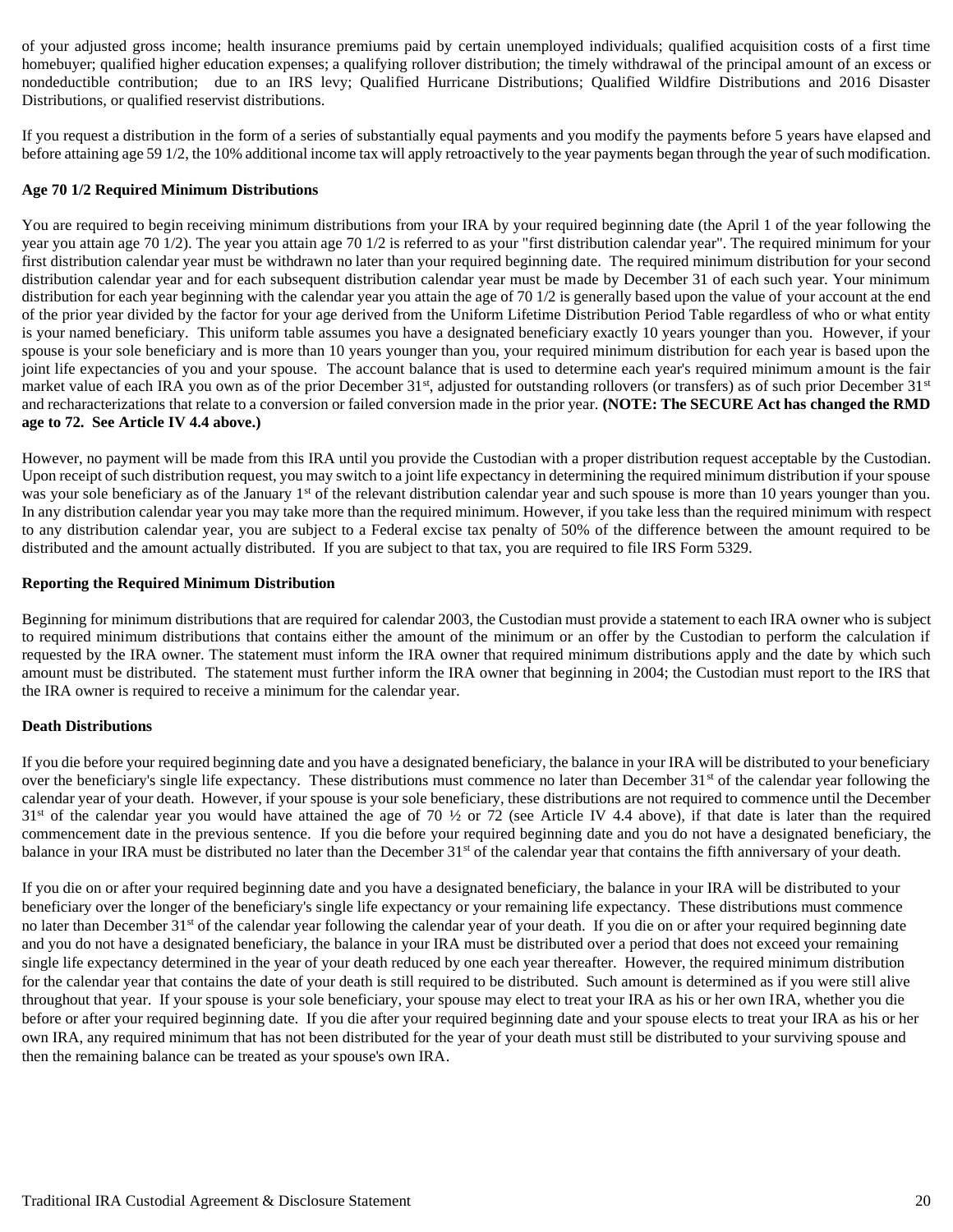#### **PROHIBITED TRANSACTIONS**

If you or your beneficiary engage in a prohibited transaction (as defined under Section 4975 of the Internal Revenue Code) with your IRA, it will lose its tax exemption and you must include the value of your account in your gross income for that taxable year. If you pledge any portion of your IRA as collateral for a loan, the amount so pledged will be treated as a distribution and will be included in your gross income for that year.

#### **PENALTIES**

If you are under age 59 1/2 and receive a premature distribution from your IRA, an additional 10% income tax will apply on the taxable amount of the distribution unless an exception applies. If you make an excess contribution to your IRA and it is not corrected on a timely basis, an excise tax of 6% is imposed on the excess amount. This tax will apply each year to any part or all of the excess which remains in your account. If you are age 70  $\frac{1}{2}$  or 72 (See Article IV 4.4 above) or over or if you should die, and the appropriate required minimum distributions are not made from your IRA, an additional tax of 50% is imposed upon the difference between what should have been distributed and what was actually distributed.

You must file IRS Form 5329 with the Internal Revenue Service for any year an additional tax is due. You must file IRS Form 8606 for any year you make a nondeductible IRA contribution, rollover after-tax employee contributions from your employer's plan, convert from your Traditional IRA to a Roth IRA or re characterize a contribution to your Traditional IRA. The penalty for not filing Form 8606, when required, is \$50.

### **INCOME TAX WITHHOLDING**

All withdrawals from your IRA (except certain transfers and any recharacterization) are subject to Federal income tax withholding. You may, however, elect not to have withholding apply to your IRA distribution in most cases. If withholding does apply to your distribution, the applicable rate of withholding is 10% of the amount of the distribution. In addition to Federal income tax withholding, distributions from IRAs may also be subject to state income tax withholding.

**IRA distributions delivered outside the United States -** In general, if you are a US citizen or resident alien and your home address is outside of the United States or its possessions, you cannot choose exemption from withholding on distributions from your traditional IRA.

To choose exemption from withholding, you must certify to the payer under penalties of perjury that you are not a U.S. citizen, a resident alien of the United States, or a tax-avoidance expatriate. Even if this election is made, the payer must withhold tax at the rates prescribed for nonresident aliens.

For more information on withholding on pensions and annuities, see "Pensions and Annuities" in Chapter 1 of *Publication 505, Tax Withholding and Estimated Tax*. For more information on withholding on nonresident aliens and foreign entities, see *Publication 515, Withholding of tax on Nonresident Aliens and Foreign Entities.*

### **TRANSFERS**

**Transfers Between "Like" IRAs -** A direct transfer of all or a portion of your funds is permitted from this IRA to another traditional IRA or visa versa. Transfers do not constitute a distribution since you are never in receipt of the funds. The monies are transferred directly to the new trustee or custodian. If you should transfer all or a portion of your IRA to your former spouse's IRA under a divorce decree (or under a written instrument incident to divorce) or separation instrument, you will not be deemed to have made a taxable distribution, but merely a transfer. The portion so transferred will be treated at the time of the transfer as the IRA of your spouse or former spouse. If your spouse is the beneficiary of your IRA, in the event of your death, your spouse may "assume" your IRA. The assumed IRA is then treated as your surviving spouse's IRA.

**Qualified Charitable Distributions** - If an IRA owner is exactly age 70½ or over, the IRA owner may direct the IRA trustee or custodian to transfer up to \$100,000 per year from the IRA to a qualified charity. Such transfer will not be subject to Federal income taxes. Qualified Charitable Distributions may also be made by a beneficiary who is exactly age 70½ or over. Qualified Charitable Distributions are not subject to Federal income tax withholding. SEP IRAs or SIMPLE IRAs are not permitted to be transferred under this rule. **(NOTE: The SECURE Act has changed this age to 72 effective in 2020.)**

The amount transferred will be treated as coming from the taxable portion of the IRA and will be an exception to the pro-rata basis recovery rules applicable to traditional IRAs. The tax-free transfer to a qualified charity applies only if the IRA owner could otherwise receive a charitable deduction with respect to the transferred amount. In other words, it must be made to a qualified charitable organization that the taxpayer would have otherwise been able to take a tax deduction for making the charitable contribution. However, since such transfer will be tax-free, the taxpayer may not also take a charitable deduction on his or her tax return.

Since the eligible individual must be at least exactly age 70½ or over, the taxpayer is also subject to required minimum distributions with respect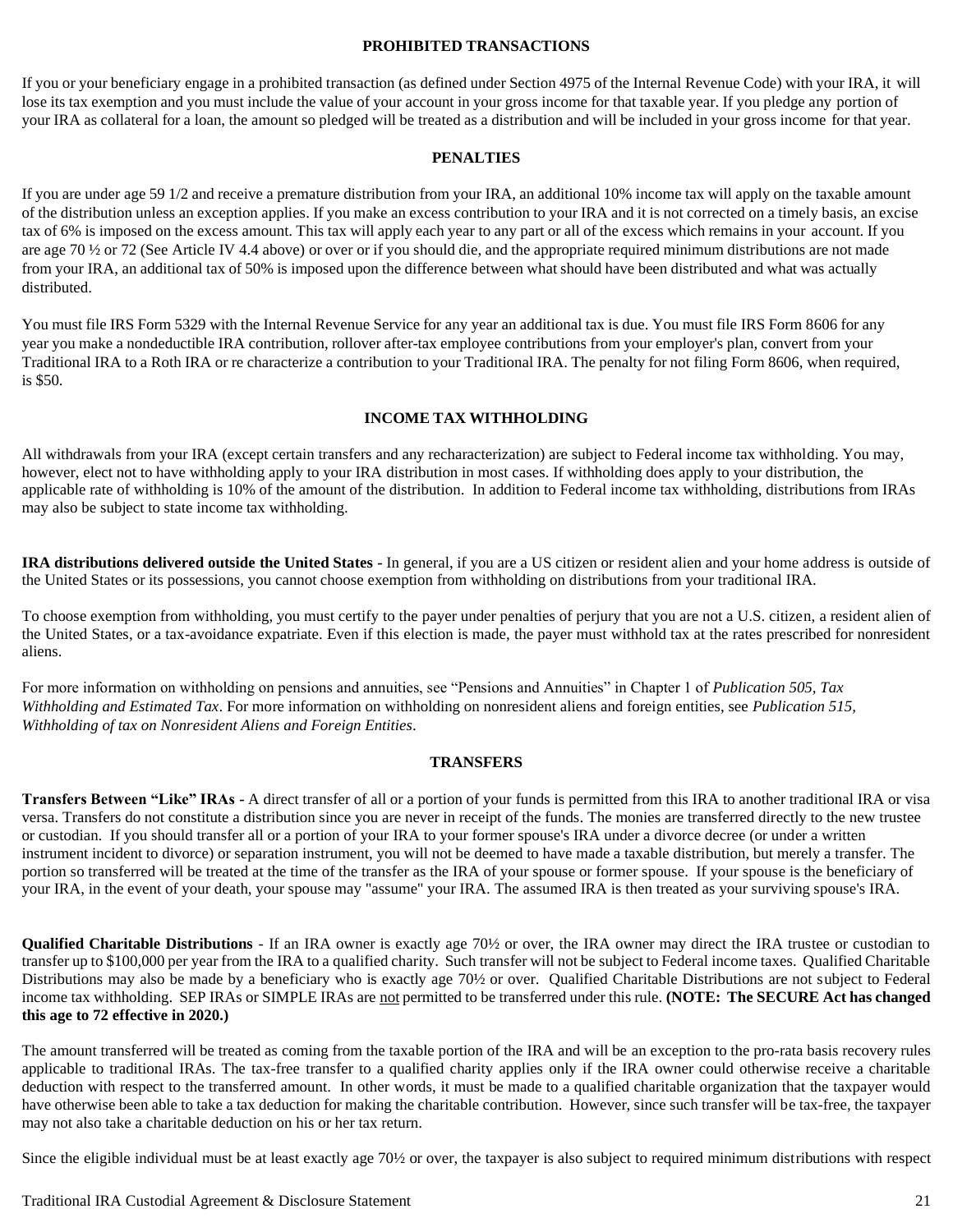to his or her traditional IRA. However, any amount transferred to the qualified charity under this rule from a traditional IRA will be treated toward satisfying the individual's required minimum distribution for the year, even though the transferred amount is tax-free.

This provision is effective with respect to distributions transferred directly to a qualified charity beginning in 2006, through the end of 2009. The Tax Relief, Unemployment Compensation Reauthorization, and Job Creation Act of 2010 extended Qualified Charitable Distributions for 2010 and 2011 under the same rules that originally applied. Eligible taxpayers who make a Qualified Charitable Distribution during January 2011 may elect to treat such Qualified Charitable Distribution as made on December 31, 2010. On January 2, 2013, the President signed the American Taxpayer Relief Act of 2012 ("ATRA") which extended QCDs through the end of 2013, and on December 16, 2014, the President signed the Tax Increase Prevention Act of 2014 to extend QCDs through the end of 2014 only. On December 18, 2015, the Protecting Americans from Tax Hikes Act of 2015 ("PATH") was signed into law and extended QCDs permanently retroactively for the 2015 year.

Although the IRA trustee or custodian must pay the Qualified Charitable Distribution directly to the qualified charity, the taxpayer is responsible for substantiating and reporting the Qualified Charitable Distribution on his or her Federal income tax return. The trustee or custodian of the IRA will report the amount transferred on IRS Form 1099-R as if the IRA owner withdrew the money. After the IRA trustee or custodian issues the payment in the name of the charity, the trustee or custodian may deliver the payment to the IRA owner, who then would deliver the payment to the charity.

**Qualified HSA Funding Distribution -** Beginning for contributions made for 2007 and thereafter, a special one-time, tax-free transfer from an IRA to an HSA is permitted. This one-time transfer counts toward the eligible individual's HSA contribution limit for the year of the transfer.

Prior to 2007, if an IRA owner wanted to use the money in an IRA to make an annual HSA contribution, the distribution from the IRA was taxable and subject to the 10% additional tax if the individual was under the age of 59 ½ . Prior law did not provide for a tax-free transfer from an IRA to an HSA.

Beginning for annual HSA contributions made for 2007 or thereafter, an HSA–eligible individual may make an irrevocable once-in-a-lifetime, tax-free "qualified HSA Funding distribution" from an IRA to an HSA, subject however to strict requirements. The amount of the HSA funding distribution must be made in the form of a trustee-to-trustee transfer from the IRA to the HSA. The amount of the transfer cannot exceed the maximum HSA contribution limit for the year that the amount is transferred. Consequently, this one-time transfer from an IRA to an HSA counts toward the individual's total HSA contribution limit for the year depending upon the type of coverage under the HDHP (selfonly or family).

# **FEDERAL ESTATE AND GIFT TAXES**

Generally, there is no specific exclusion for IRAs under the estate tax rules. Therefore, in the event of your death, your IRA balance will be includible in your gross estate for Federal estate tax purposes. However, if your surviving spouse is the beneficiary of your IRA, the amount in your IRA may qualify for the marital deduction available under Section 2056 of the Internal Revenue Code. A transfer of property for Federal gift tax purposes does not include an amount which a beneficiary receives from an IRA plan.

#### **IRS APPROVAL AS TO FORM**

This IRA Custodial Agreement has been approved by the Internal Revenue Service as to form. This is not an endorsement of the plan in operation or of the investments offered.

#### **ADDITIONAL INFORMATION**

You may obtain further information on IRAs from your District Office of the Internal Revenue Service. In particular you may wish to obtain IRS Publication 590-A Contributions to Individual Retirement Arrangements (IRAs), and 590-B Distributions from Individual Retirement Arrangements (IRAs).

#### **AIRDROPS & BLOCKCHAIN FORKS**

If you hold digital assets inside your IRA, you may be the recipient of additional digital assets through airdrops or blockchain network forks from time to time. Kingdom Trust aims to support these events provided it has the technology and resources to do so and has been examined in accordance with Kingdom Trust's policy regarding decisions on digital assets to be custodied.

However, Kingdom Trust does not control these events, and may not be able to store, access and/or provide a trading venue for the new asset(s) resulting from an airdrop or fork. Furthermore, these capabilities may take an undefined amount of time to develop and are not guaranteed to be developed.